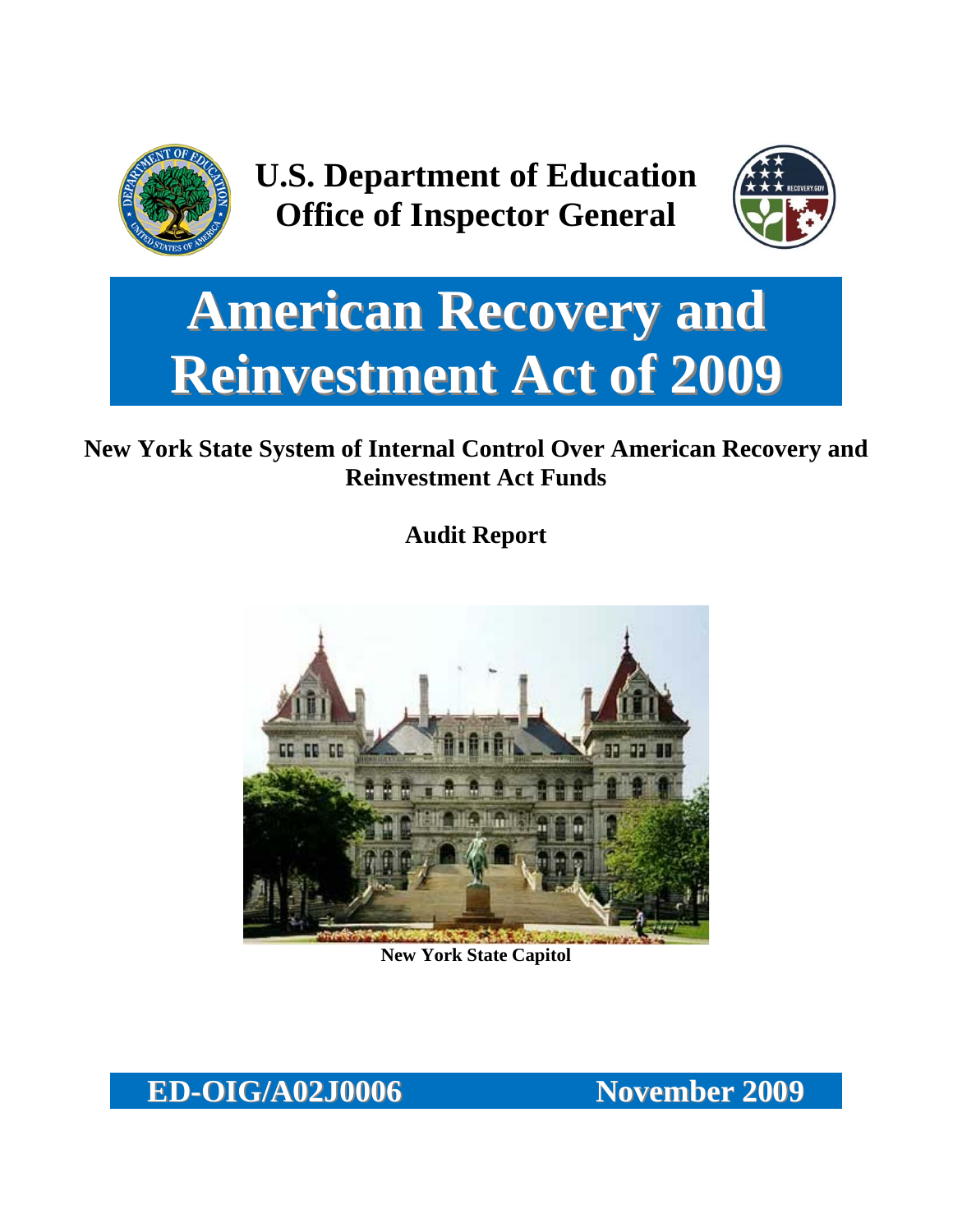## **UNITED STATES DEPARTMENT OF EDUCATION OFFICE OF INSPECTOR GENERAL**



## **AUDIT SERVICES REGION II**

November 10, 2009

Dr. David Milton Steiner Commissioner of Education New York State Education Department 89 Washington Avenue Albany, NY 12234

Timothy J. Gilchrist Senior Advisor to the Governor for Infrastructure and Transportation New York State Economic Recovery and Reinvestment Cabinet Executive Chamber State Capitol Albany, NY 12224

Dear Dr. Steiner and Mr. Gilchrist:

This **final audit report** presents the results of our review of the designed systems of State-level internal control over American Recovery and Reinvestment Act funds in New York.

If you have any additional comments or information that you believe may have a bearing on the resolution of this audit, you should send them directly to the following Education Department official, who will consider them before taking final Departmental action on this audit:

> Thelma Meléndez de Santa Ana, Ph.D Office of Elementary and Secondary Education U.S. Department of Education 400 Maryland Ave S.W. LBJ, 3W315 Washington, DC 20202

It is the policy of the U. S. Department of Education to expedite the resolution of audits by initiating timely action on the findings and recommendations contained therein. Therefore, receipt of your comments within **30 days** would be appreciated.

In accordance with the Freedom of Information Act (5 U.S.C. § 552), reports issued by the Office of Inspector General are available to members of the press and general public to the extent information contained therein is not subject to exemptions in the Act.

> Sincerely,  $/s/$

 Daniel P. Schultz Regional Inspector General for Audit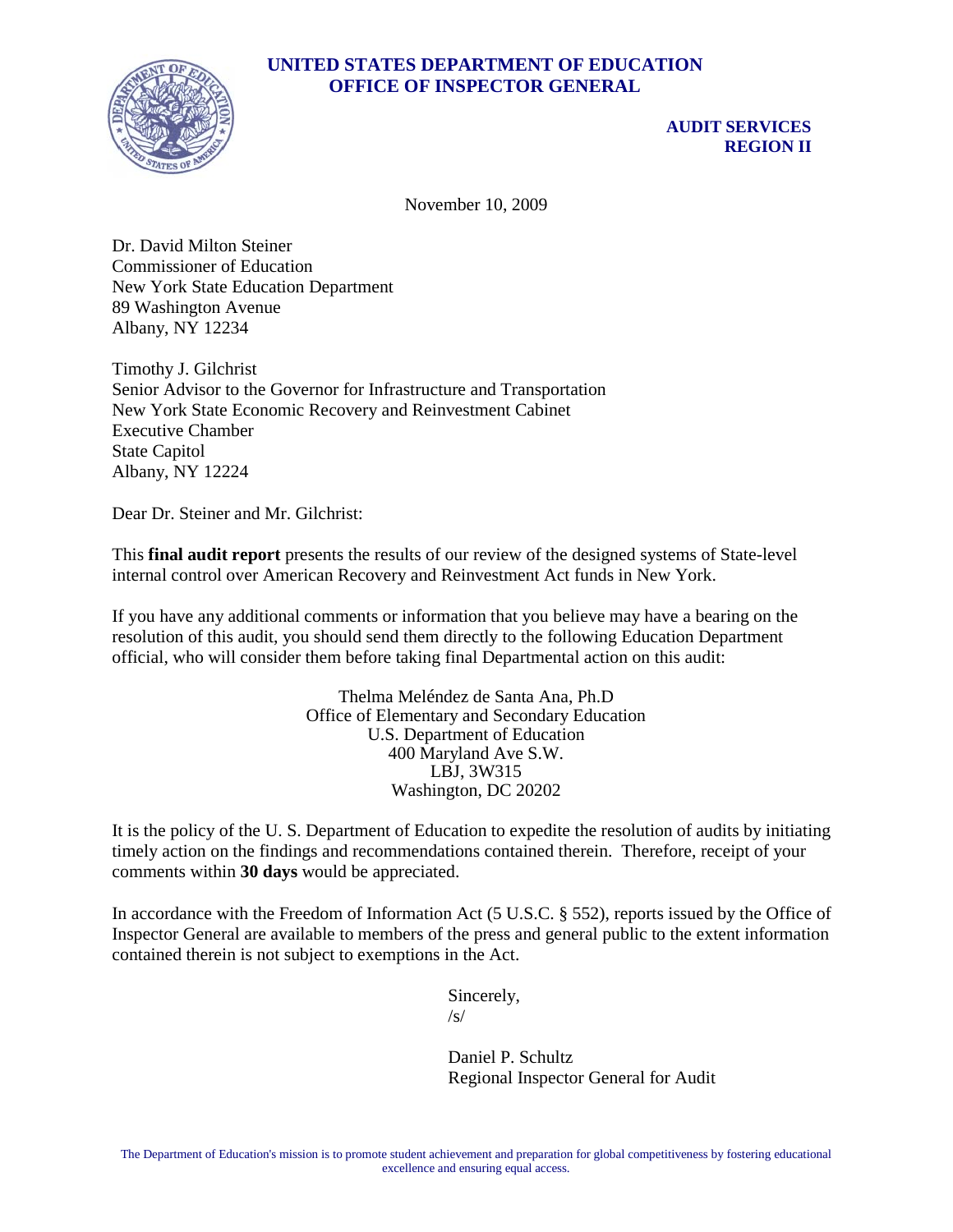| <b>ARRA</b>  | American Recovery and Reinvestment Act of 2009                 |
|--------------|----------------------------------------------------------------|
| CAPs         | <b>Corrective Action Plans</b>                                 |
| C.F.R.       | Code of Federal Regulations                                    |
| <b>CUNY</b>  | City University of New York                                    |
| ED           | U.S. Department of Education                                   |
| <b>EDGAR</b> | <b>Education Department General Administrative Regulations</b> |
| <b>HESC</b>  | <b>Higher Education Services Corporation</b>                   |
| <b>IDEA</b>  | Individuals with Disabilities Education Act Part B             |
| <b>IHE</b>   | <b>Institutions of Higher Education</b>                        |
| <b>LEA</b>   | <b>Local Educational Agency</b>                                |
| <b>NYS</b>   | New York State                                                 |
| <b>NYSED</b> | <b>New York State Education Department</b>                     |
| <b>OAS</b>   | <b>Office of Audit Services</b>                                |
| <b>OIG</b>   | Office of Inspector General                                    |
| <b>OMB</b>   | Office of Management and Budget                                |
| <b>SEA</b>   | <b>State Educational Agency</b>                                |
| <b>SFSF</b>  | <b>State Fiscal Stabilization Fund</b>                         |
| <b>SUNY</b>  | <b>State University of New York</b>                            |
| Title I      | Title I Part A of the Elementary and Secondary Education Act   |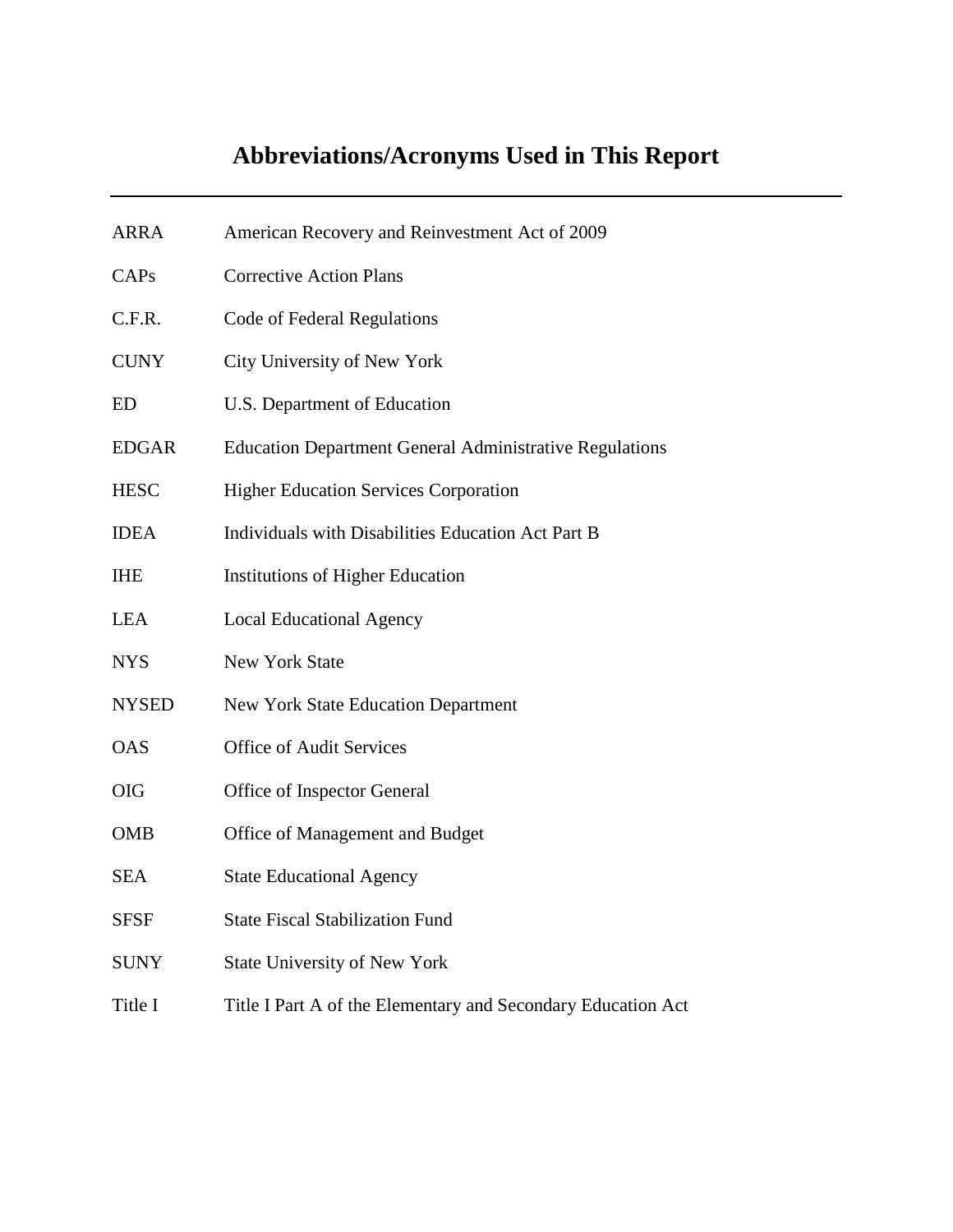## **New York State System of Internal Control Over ARRA Funds Audit**

## **PURPOSE**

The American Recovery and Reinvestment Act of 2009 (ARRA) places a heavy emphasis on accountability and transparency, and in doing so, increases the responsibilities of the agencies that are impacted by ARRA. Overall, the U.S. Department of Education (ED) is responsible for ensuring that education-related ARRA funds reach intended recipients and achieve intended results. This includes efficiently controlling funds at the Federal level, effectively ensuring that recipients understand requirements and have proper controls in place over the administration and reporting of ARRA funds, and promptly identifying and mitigating instances of fraud, waste, and abuse of the funds.

The purpose of our review was to determine whether agencies charged with responsibility for overseeing ARRA funds have designed systems of internal control that are sufficient to provide reasonable assurance of compliance with applicable laws, regulations, and guidance. Proper internal controls are essential for ensuring ARRA funds are administered properly and used in ways that coincide with the intent of ARRA. This report provides the results of the review we conducted at the New York State Education Department (NYSED) and the New York State Governor's Office (NYS Governor's Office). We focused our review on the design of Statelevel controls over data quality, cash management, subrecipient monitoring, and use of funds. These controls are a key aspect in the proper administration of ARRA funds for Title I Part A of the Elementary and Secondary Education Act (Title I), Individuals with Disabilities Education Act Part B (IDEA),<sup>[1](#page-3-0)</sup> and the State Fiscal Stabilization Fund (SFSF).<sup>[2](#page-3-1)</sup>

#### **RESULTS**

Our review consisted of an assessment of the designed systems of State-level controls planned for ARRA funds. At NYSED, this system consisted of controls established prior to the passage of ARRA with some modifications. Since ARRA is in its early stages, NYSED was still in the process of planning for implementation. Therefore, we reviewed the designed systems of Statelevel controls planned for ARRA funds at the time of our fieldwork.

NYSED and the NYS Governor's Office are making a proactive effort to ensure the proper administration of ARRA funds. For instance, the NYS Governor's Office set up an Economic Recovery Cabinet, including a sub-cabinet specifically focused on education. In addition, NYSED regularly attended meetings with the NYS Governor's Office. NYSED had also provided updated guidance as it became available to local educational agencies (LEAs) about permissible uses, proper administration, and reporting requirements under ARRA. It also strengthened its policy on disbursing advance payments to LEAs. However, we determined that the designed systems of internal control at the State-level should be enhanced for ARRA funds to provide reasonable assurance of compliance with applicable laws, regulations, and guidance.

<span id="page-3-0"></span> $<sup>1</sup>$  IDEA includes only Grants to States.</sup>

<span id="page-3-1"></span><sup>&</sup>lt;sup>2</sup>Although our work also included reviews at selected local educational agencies (LEA) located in New York State, the results of our work at those selected LEAs will be provided in a separate report.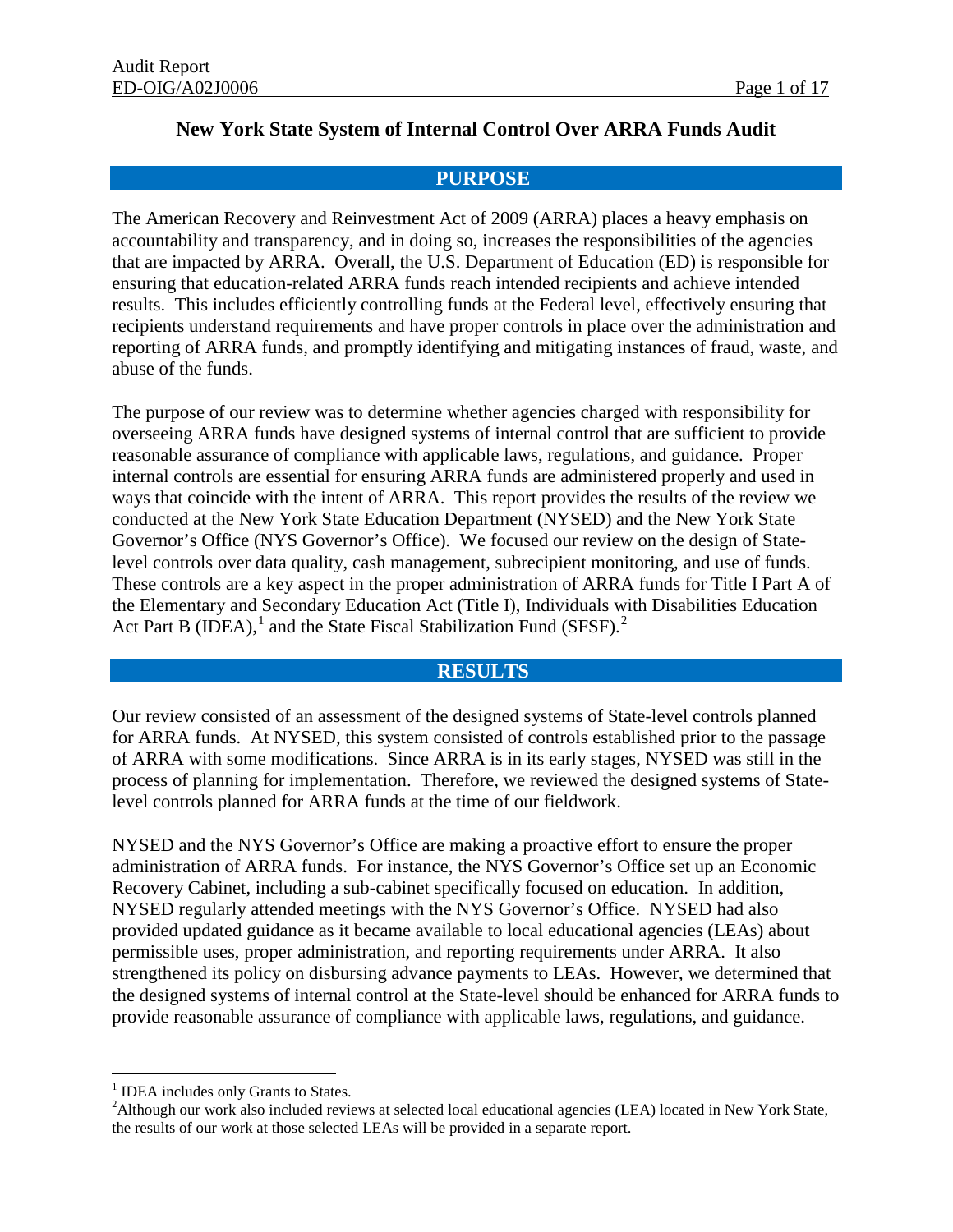Based on our assessment, we concluded that NYSED should improve its monitoring of subrecipients and its controls over cash management at LEAs. For data quality, we noted that NYSED had made insufficient progress in establishing controls to ensure compliance with ARRA reporting requirements. Finally, we concluded that the NYS Governor's Office needs to clarify the roles and responsibilities of various affected State agencies administering SFSF funds. Given that much of the ARRA funding had not yet reached the States and localities, we could not validate nor test the accuracy of the statements made by officials regarding their accounting and tracking systems.

We provided a preliminary copy of our final audit report to the NYS Governor's Office and NYSED for review and comment on October 2, 2009. The NYS Governor's Office did not provide comments. In NYSED's comments to the preliminary report, dated October 16, 2009, NYSED did not fully agree or disagree with our findings and recommendations. Based on NYSED's comments, we have not modified our findings and recommendations. NYSED's comments are summarized at the end of each finding. The entire narrative of NYSED's comments is included as Attachment 2 to this report.

## **FINDING NO. 1: NYSED Needs to Improve Its Monitoring of Subrecipients to Ensure Adequate Oversight of ARRA and Other Federal Funds**

NYSED indicated that it planned to monitor subrecipients of ARRA funds using the same methodology it used to monitor subrecipients of non-ARRA funds. NYSED stated that it planned to, but had not yet revised its protocols to reflect specific ARRA requirements. We reviewed NYSED's protocols for monitoring LEAs that received Title I and IDEA funds. We noted that NYSED had extensive programmatic monitoring protocols for Title I and IDEA. We also noted that NYSED disbursed information and guidance about ARRA to LEAs as it became available. It issued several memos to LEAs that provided up-to-date guidance about the appropriate uses and the proper administration of ARRA funds, as well as information about ARRA reporting requirements. NYSED's Office of Audit Services (OAS) completed a risk assessment of New York LEAs. NYSED quantified the risk associated with subrecipients administering SFSF, Title I, and IDEA ARRA funds based on certain factors related to each subrecipient's fiscal condition, timeliness of reporting, results of external audits, and results of Office of Management and Budget (OMB) Circular A-133 single audits. NYSED also indicated that it planned to perform an internal assessment of risk associated with its own administration of ARRA. However, NYSED's monitoring did not include procedures to verify LEA expenditures prior to payment nor ensure that LEAs had adequate fiscal systems. In addition, monitoring protocols had not been revised to address ARRA requirements.

## *NYSED Did Not Verify LEA Expenditures Prior to Payment*

NYSED did not sufficiently monitor LEA expenditures. Specifically, NYSED did not verify that actual Title I and IDEA expenditures reported by LEAs on form FS-25 (Request for Funds for a Federal or State Project) and form FS-10F (Final Expenditure Report for a Federal or State Project) were supported, allowable, and in line with the approved budget prior to payment. NYSED requires LEAs to prepare and submit FS-25 forms to receive cash drawdowns throughout the school year for Federal grants. The FS-25 form is a Grants Finance fiscal report showing, for a specific project number, payments made to date, cash expenditures made to date, and cash expenditures anticipated in the next reporting period. By using FS-25 forms, LEAs may request cash drawdowns of up to 90 percent of the approved budget for expenditures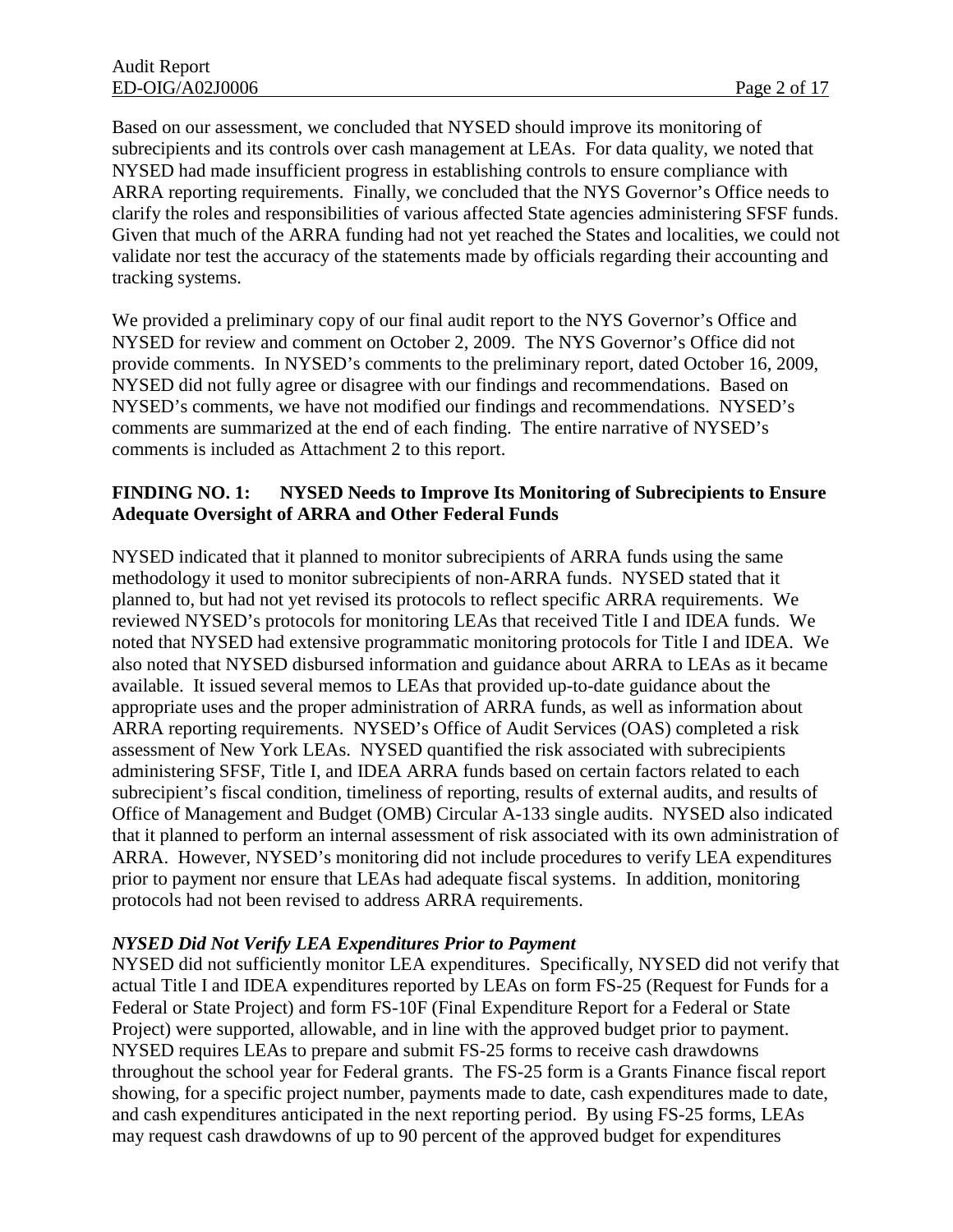already made and anticipated cash needs for the next reporting period, or both. Anticipated cash needs may be projected for either the next month or quarter depending on the size of the approved grant budget. The final 10 percent drawdown is made to the LEA when an FS-10F form is submitted to Grants Finance and approved.

The FS-10F form is also a Grants Finance fiscal report that is due 90 days after the end date of the Federal grant. It is used to report all reimbursable expenditures made by the LEA for an approved grant. NYSED approved final expenditures and the final payment after comparing the aggregated reported expenditures to the approved budget costs for each cost category. NYSED uses an FS-10F long form and short form. The long form is a detailed report of final expenditures. The FS-10F short form is a summary of final expenditures. The long form can be required at the discretion of NYSED or where the short form is not submitted timely. Separate FS-25 and FS-10F forms must be submitted for each Federal grant. The FS-25 and FS-10F forms are to be submitted by the LEA directly to the Grants Finance office for approval.

NYSED did not sufficiently monitor LEA expenditures reported on forms FS-25. The FS-25 form does not require LEAs to provide detailed information for expenditures, such as the payee, check number, or check amount. NYSED did not require LEAs to provide the detailed information necessary to properly monitor LEA expenditures nor did it verify that LEA expenditures were supported, allowable, and in line with the approved budget prior to payment.

Furthermore, NYSED did not sufficiently monitor final expenditures claimed on the form FS-10F. The FS-10F short form does not require LEAs to provide detailed expenditure information, such as the payee, check number, or check amount. Although every LEA was required to maintain the detailed information requested on the FS-10F long form, they were not required to submit FS-10F long forms to NYSED. NYSED did not verify that LEA expenditures reported on FS-10F forms were supported, allowable, and in line with the approved budget prior to payment.

## *NYSED's Monitoring Protocols Need to be Strengthened to Address ARRA Requirements and to Ensure LEAs Have Adequate Fiscal Systems*

NYSED's monitoring of subrecipients receiving Title I and IDEA funds was not sufficient. Although NYSED's program offices performed extensive programmatic monitoring and provided technical assistance to LEA's on a daily basis, NYSED did not perform sufficient fiscal monitoring to ensure that Title I and IDEA funds were administered properly. Specifically, NYSED's monitoring programs did not address fiscal areas such as LEA controls over financial recordkeeping, procurement, reporting, and payroll. See Attachment 1 for a list of fiscal controls and see the following for applicable regulations for monitoring subrecipients.

34 C.F.R. Parts 76 and 80 address the State Educational Agency's (SEA's) role in monitoring subrecipients Per 34 C.F.R. § 76.702, "A State and a subgrantee shall use fiscal control and fund accounting procedures that insure proper disbursement of and accounting for Federal funds."

#### According to 34 C.F.R. § 76.770,

A State shall have procedures to ensure compliance. Each State shall have procedures for reviewing and approving applications for subgrants and amendments to those applications, for providing technical assistance, for evaluating projects, and for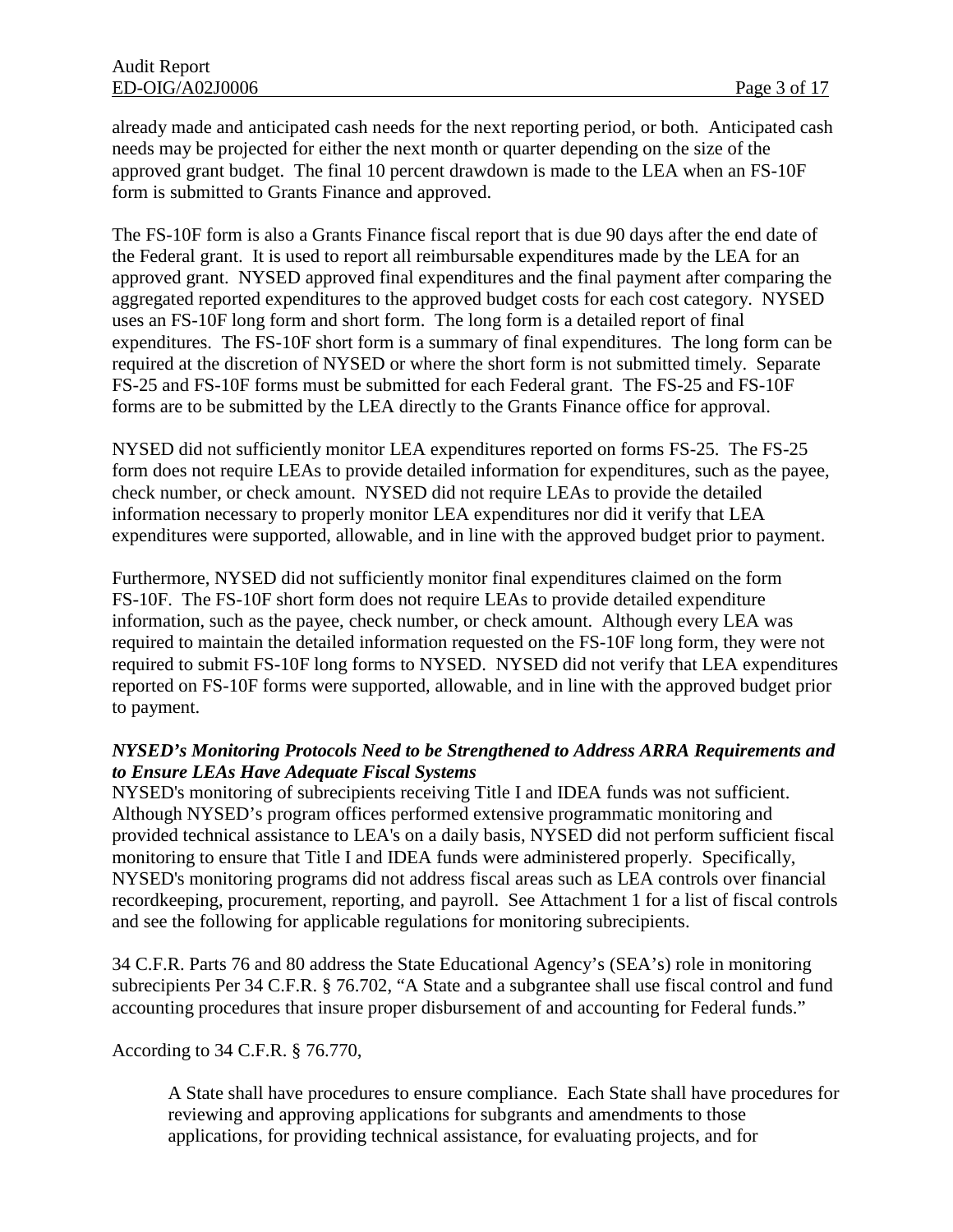$\overline{a}$ 

performing other administrative responsibilities the State has determined are necessary to ensure compliance with applicable statutes and regulations.

Finally, per 34 C.F.R. § 80.40(a),

Grantees are responsible for managing the day-to-day operations of grant and subgrant supported activities. Grantees must monitor grant and subgrant supported activities to assure compliance with applicable Federal requirements and that performance goals are being achieved. Grantee monitoring must cover each program, function or activity.

#### *Lack of Specific Monitoring Over ARRA Funds*

In addition, at the time of our field work, NYSED had not revised its current monitoring programs nor planned future monitoring that addressed ARRA requirements. For instance, NYSED was allocated about 81.8 percent (approximately \$2.46 billion) of New York State's total SFSF grants.<sup>[3](#page-6-0)</sup> The NYS Governor's Office indicated that NYSED would be responsible for monitoring these funds.<sup>[4](#page-6-1)</sup> However, NYSED had not developed a program to monitor SFSF grants.

NYSED stated that requiring monitoring at the expenditure level would result in an increased burden and cost to both the LEA and NYSED that was not justified by the risk of improper expenditures. NYSED also stated that the sheer volume of New York districts receiving ARRA funds precluded onsite verification of the fiscal elements identified in Attachment 1.

NYSED stated that it relied on single audits, NYSED's OAS audits, and audits conducted by the State Comptroller to identify unallowed and unsupported expenditures charged to Title I and IDEA grants and problems with fiscal controls. When we examined NYSED's OAS Web site, we noted that there were no internal or school district audit reports issued during calendar year 2009. Also, NYSED required school districts to submit corrective action plans (CAPs) for any audit findings. However, neither the Title I nor the IDEA program offices were able to provide a written plan describing how CAPs were used to target monitoring. In addition, these audits occurred well after payments were disbursed to the LEAs — too late for early detection of inappropriate use of funds. $5$ 

#### *NYSED Needs to Revise Its Monitoring for ARRA Requirements*

NYSED did not revise its monitoring programs or develop new monitoring programs to reflect ARRA requirements because it was waiting for guidance from ED on ARRA 1512 reporting requirements.<sup>[6](#page-6-3)</sup> NYSED completed a risk assessment of New York LEAs. NYSED stated that the risk assessment was used to identify a subset of recipients that are subjected to additional

<span id="page-6-0"></span> $3$  NYSED is responsible for administering the majority (81.8 percent) of the SFSF funds allocated to the NYS Governor's Office. Other State agencies will administer the remaining portions of the SFSF allocation, including the State University of New York (SUNY), the City University of New York (CUNY), the Higher Education Services Corporation (HESC), and the New York State Housing Trust Fund Corporation/Division of Housing and Community Renewal.

<span id="page-6-1"></span><sup>&</sup>lt;sup>4</sup> According to the NYS Governor's Office, various State agencies have been designated with the responsibility of administering SFSF grants. However, there were no written agreements available defining roles, responsibilities, and expectations. (See Finding 4.)<br><sup>5</sup> For instance, single audits are not required to be filed until 9 months after the end of the audit period.

<span id="page-6-2"></span>

<span id="page-6-3"></span><sup>&</sup>lt;sup>6</sup> In August 2009, subsequent to our fieldwork, ED released guidance on ARRA monitoring of subrecipients.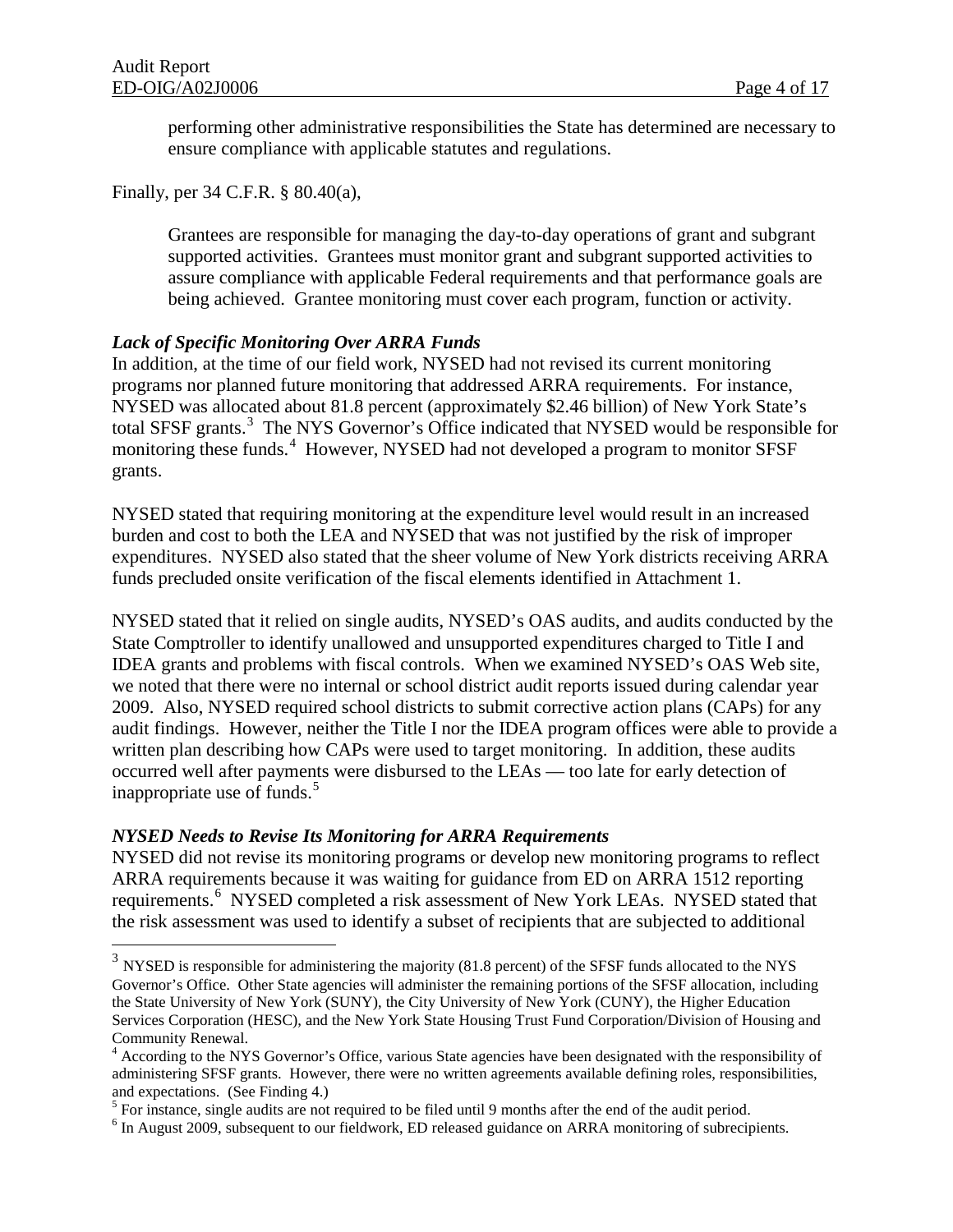monitoring; however, final protocols had not been identified and the level and extent of monitoring had not been established. In addition, NYSED stated that all ARRA grant programs will be required to submit FS-10F long forms. However, NYSED had still not determined how they were to use the FS-10F long forms to monitor the ARRA funds.

Some of ARRA's guiding principles include spending funds quickly, ensuring transparency and accountability, and reporting publicly on the use of funds. Given the current economic climate, many LEAs could be experiencing tight budget constraints. This situation could result in unallowed, unsupported, or fraudulent expenditures being charged to ARRA grants.

Reliance on audits that occur well after payments are disbursed to LEAs is not sufficient to ensure early detection of the inappropriate use of funds. To illustrate this, we conducted an analysis of single audit information reported for New York LEAs on *Data Collection Forms for Reporting on Audits of States, Local Governments, and Non-profit Organizations* filed with the Federal Audit Clearinghouse. We found that single audits for fiscal years 2006 and 2007 cited a total of 90 LEAs for audit findings reporting noncompliance with requirements for allowed or unallowed activities and allowable costs/cost principles. Twelve LEAs were cited in these areas for both years. In addition, an SEA will not have adequate assurance that its LEAs were properly administering and accounting for ARRA funds if LEAs' fiscal controls are not adequate. We found that LEAs with financial statement audits disclosing reportable conditions in internal controls increased from 128 LEAs (or 23 percent of LEAs that filed single audits) in fiscal year 2006 to 201 LEAs (or 36 percent of LEAs that filed single audits) in fiscal year 2007. Of these LEAs, 86 LEAs had reportable conditions in internal controls disclosed for both years.

#### **Recommendations**

We recommend that the Assistant Secretary for the Office of Elementary and Secondary Education (OESE) require NYSED to:

- 1.1 Develop and implement procedures, using a risk-based approach, to review mandatory FS-10F long forms to determine whether expenditures charged to ARRA are allowable and properly supported prior to payment.
- 1.2 Develop and implement procedures to monitor fiscal internal controls over financial record keeping, procurement, reporting, and payroll at subrecipients receiving ARRA funds.
- 1.3 Develop and implement monitoring procedures that address ARRA requirements, including those requirements specific to the SFSF program.

## **NYSED Comments**

For Recommendation 1.1, NYSED stated that it would require LEAs to submit FS-10F long forms for all ARRA grant programs, and that a detailed review would be conducted based on risk. NYSED also stated that requiring monitoring at the expenditure level would result in an increased burden and cost to both the LEA and NYSED. NYSED indicated that the audit report asked for a level of detail in financial reporting by subgrantees that would violate 34 C.F.R. § 80.41(a)(2). NYSED's audit liaison later clarified that NYSED was concerned about information contained in Finding No. 1 about the FS-25 forms. He also stated that, as a result of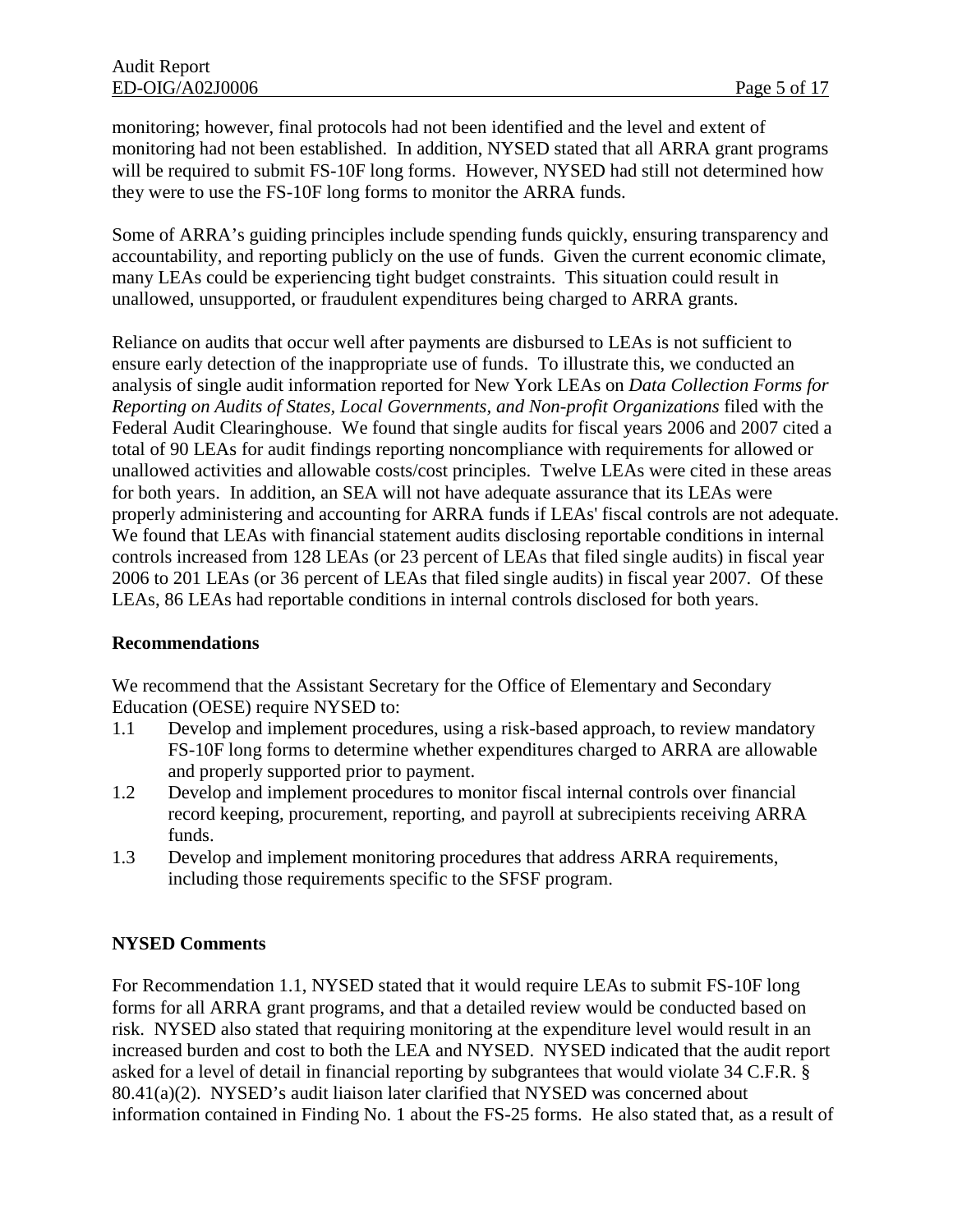our audit, NYSED selected 30 LEAs for onsite review. While performing the reviews, NYSED planned to review support for information reported by the LEAs on FS-25 forms.

For Recommendation 1.2, NYSED emphasized that the sheer volume of New York districts receiving ARRA funds precludes onsite verification of the fiscal elements identified in Attachment 1. NYSED stated that it reviewed and monitored LEAs' fiscal status through information contained in annual financial statements, single audits, and audits conducted by the NYS Comptroller. NYSED stated that many of the bulleted items contained in Attachment 1 were basic requirements of NYS General Municipal Law. Specifically, NYSED stated that LEAs were required to establish an internal audit function to assess risk and evaluate internal controls. NYSED also stated that the Title I office includes fiscal monitoring in the fiduciary section of its monitoring protocol. In addition, NYSED restated that it required school districts to submit CAPs for any audit finding contained in audits, management letters, reports on internal controls, and single audits. NYSED also reemphasized that it completed an external risk assessment based on the results of audits, timeliness of reporting and fiscal conditions. This risk assessment was provided to key program managers to be used in monitoring. Furthermore, NYSED repeated that its OAS conducted additional audits as needed, and that it issued three final audits in 2009, all of which examined the use of Federal funds.

For Recommendation 1.3, NYSED stated that it is in the process of developing ARRA monitoring plans. The protocols had not been finalized, but the monitoring would include enhanced desk reviews, and onsite verification by program office and/or audit staff.

## **OIG Response**

ARRA places a heavy emphasis on accountability and transparency. We were pleased that NYSED stated that it plans to perform onsite reviews of information reported on FS-25 forms at selected LEAs. Also, NYSED's plan to require LEAs to submit FS-10F long forms for all ARRA grants and conduct detailed reviews based on risk appears to be appropriate. These actions planned by NYSED are responsive to the discussion of this issue in Finding No. 1 and Recommendation 1.1. NYSED should ensure that its planned monitoring of the FS-10F forms include steps to review LEA expenditures to ensure they were supported, allowable, and in line with the approved budget prior to payment.

The criteria at 34 C.F.R. § 80.41(a) governs the forms to be used for submitting financial reports to Federal agencies. It does not prohibit NYSED from requiring the FS-10F long forms for subrecipient monitoring purposes. Recommendation 1.1 asks NYSED to use the FS-10F long form as a tool to more effectively conduct monitoring to determine whether expenditures charged to ARRA are allowable and properly supported prior to payment. OIG is not recommending NYSED to impose any new financial reporting requirements on LEAs; therefore, implementation of our recommendation would not violate 34 C.F.R. § 80.41(a)(2).

We agree that LEAs should use their internal audit function to assess risk and evaluate internal controls. NYSED should ensure that LEAs are in compliance with the NYS General Municipal Law that requires LEAs to establish an internal audit function. In addition, from our review of NYSED's monitoring protocols, it was not clear how NYSED used CAPs, single audits, and reports issued by the State Comptroller to monitor subrecipients. Therefore, we could not determine how NYSED used the reports to target and conduct monitoring. We also could not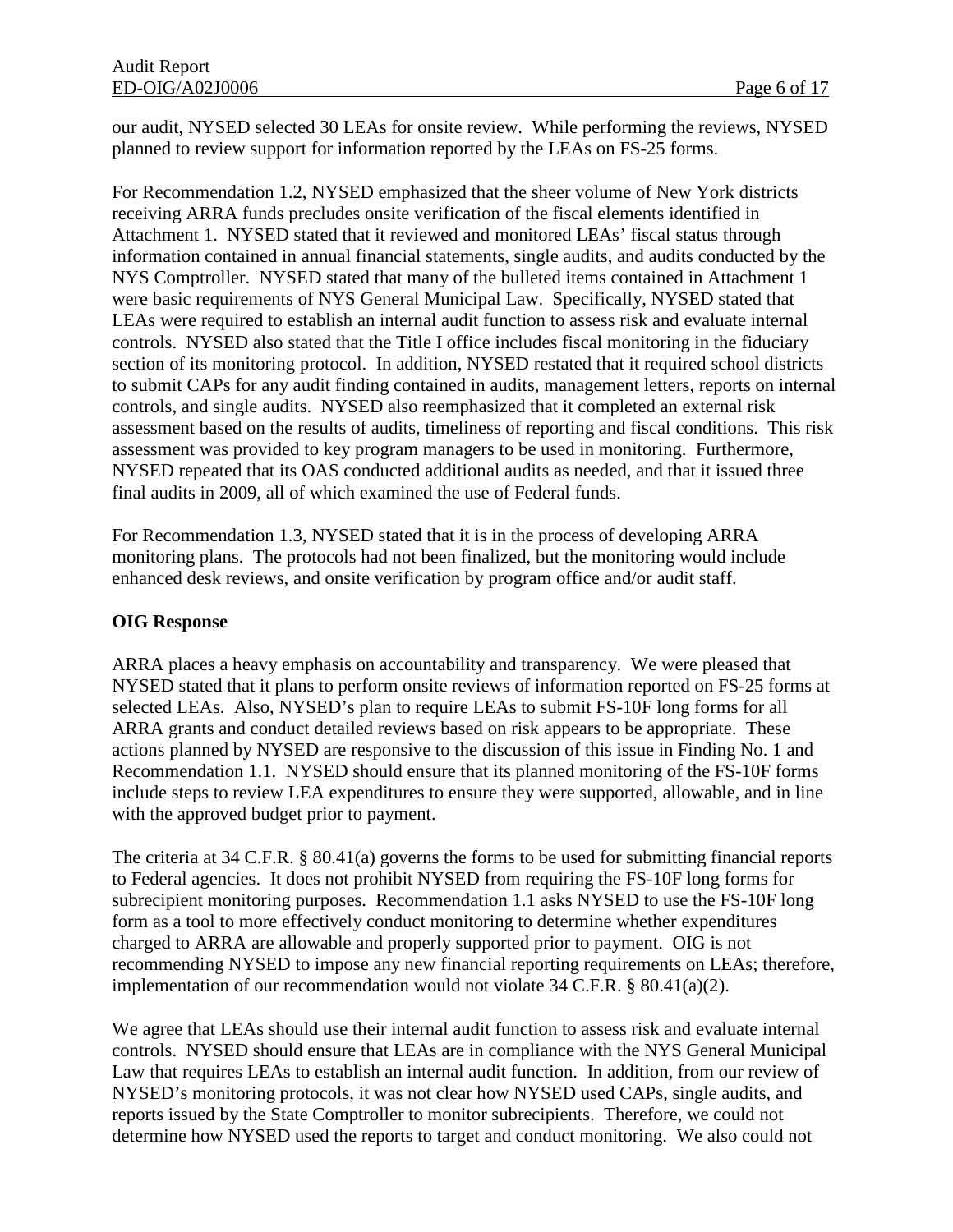determine whether and how follow-up on audit findings was conducted to ensure CAPs were actually carried out by LEAs. Also, NYSED's monitoring programs, including the Title I monitoring program's fiduciary section, did not include steps to ensure that the fiscal elements listed in Attachment 1 were reviewed. In addition, during an interim briefing we held with NYSED, its Title I Director stated that the Title I program staff were not qualified to monitor fiscal requirements. He also stated that training would be provided to the Title I program staff on monitoring of fiscal requirements. Furthermore, although NYSED's OAS has issued three audit reports during calendar year 2009, none of the reports were internal audits or school district audits.

We acknowledge NYSED's efforts for developing ARRA monitoring plans; however, NYSED should continue to work toward finalizing its ARRA monitoring protocols, especially since some ARRA funds have already been drawn down. NYSED should use the guidance issued by ED and OMB to ensure that all ARRA requirements are adequately captured in the revised monitoring programs.

## **FINDING NO. 2: NYSED Needs to Strengthen Its Controls Over Cash Management at LEAs to Ensure Adequate Oversight of ARRA and Other Federal Funds**

NYSED indicated that it planned to use its current systems and policies to draw and distribute ARRA funds to LEAs. We noted that NYSED strengthened its policy on advance payments to LEAs. NYSED released a new policy memorandum stating that it would no longer make payments on anticipated expenditures (projections) to LEAs for the next quarter, regardless of the size of the grant. NYSED also urged LEAs to: 1) Coordinate the timing of cash requests with internal approvals for payment so that cash received from NYSED does not remain unused in a bank account for an extended period of time; 2) Pay out funds for activities as soon as possible after receiving cash requests; 3) Plan carefully for cash flow during the budget period and review cash requirements before each drawdown; and 4) Monitor cash receipts and payments regularly. However, even after the new policy implementation, NYSED needs to further enhance its controls to minimize the time lapse between the drawdown and disbursement of Title I and IDEA funds by LEAs. Also, NYSED did not have adequate procedures to ensure that LEAs were properly remitting interest earned on advances of Title I and IDEA funds.

*NYSED's Procedures Were Not Adequate to Minimize Excess Cash Balances at LEAs* NYSED did not have adequate procedures in place to minimize the time lapse between the transfer of advanced funds to its LEAs and the disbursement of those funds by the LEAs.

According to 34 C.F.R. § 80.21(c),

Grantees and subgrantees shall be paid in advance, provided they maintain or demonstrate the willingness and ability to maintain procedures to minimize the time elapsing between the transfer of the funds and their disbursement by the grantee or subgrantee.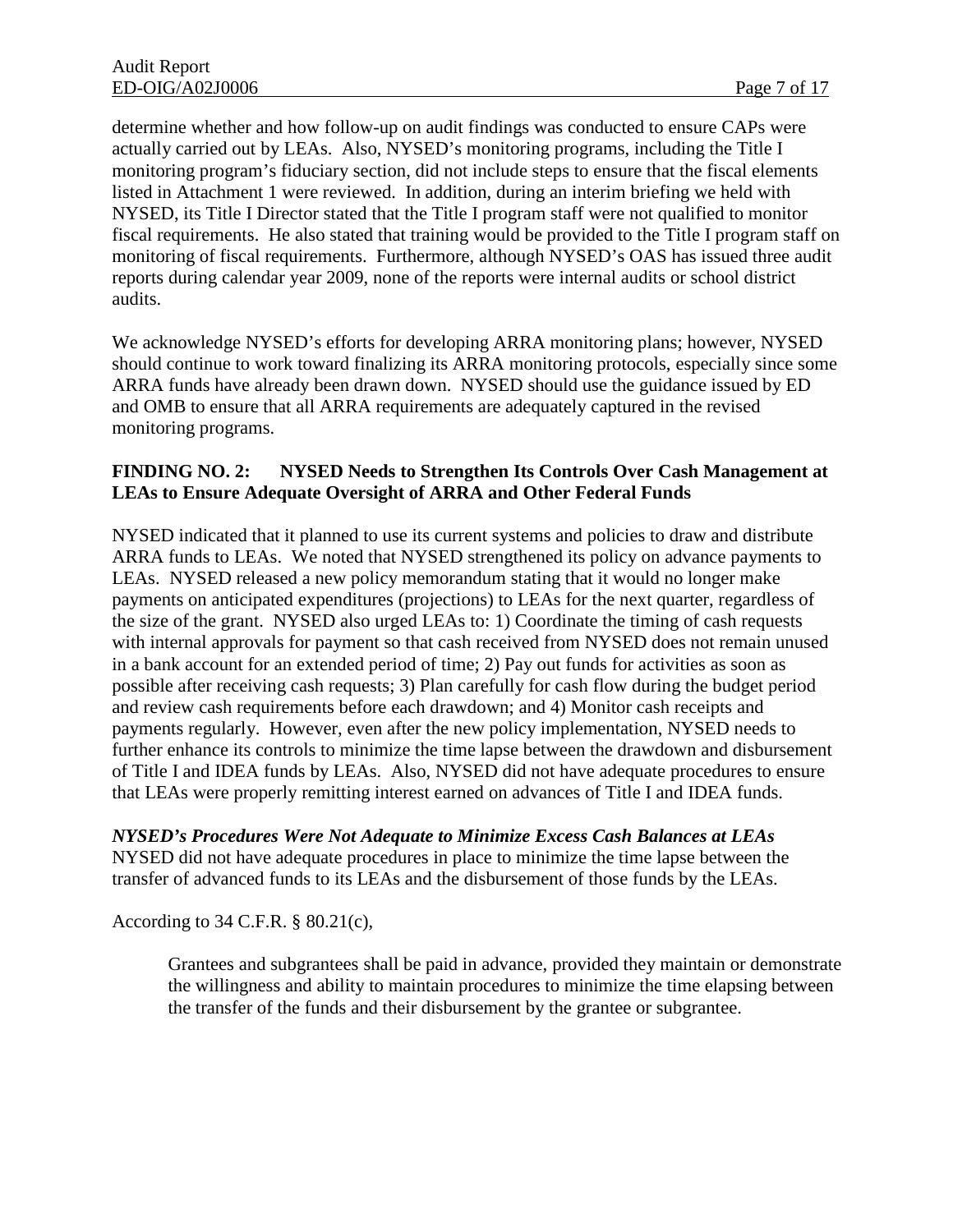In addition 34 C.F.R. § 80.21(b) states that,

Methods and procedures for payment shall minimize the time elapsing between the transfer of funds and disbursement by the grantee or subgrantee, in accordance with Treasury regulations at 31 C.F.R. Part 205.

LEAs are required to use FS-25 forms to request funds for expenditures that they had incurred and expenditure projections, or both, for the next month or quarter. LEAs could request up to 90 percent of the approved budget for that year with an FS-25 form if approved by the Grants Finance Office. However, NYSED historically did not request or review information about cash balances at LEAs before approving the FS-25 forms. Consequently, NYSED did not have adequate procedures to ensure LEAs expended cash advances within a reasonable amount of time.

During our audit we communicated to NYSED the issue regarding excessive cash balances at LEAs. Subsequently, on June 22, 2009, NYSED posted a notice on its Web site announcing it had revised its policy on advances requested on form FS-25 by the LEAs.<sup>[7](#page-10-0)</sup> It stated that NYSED would no longer make payments on anticipated expenditures (projections) to LEAs for the next quarter, regardless of the size of the grant. Payments would be made based only on actual expenditures to date, plus anticipated expenditures for the next month. This policy change eliminated cash requests for quarterly projections of anticipated expenditures. In addition, through the Frequently Asked Questions posted to the NYSED Web site on June 26, 2009, NYSED informed LEAs that they would be able to draw down up to 70 percent of their SFSF funds after September 1, 2009, and would be able to draw down the remaining 30 percent after April 1, 2010. NYSED also stated that LEAs would be required to submit expenditure reports to draw down funds and that disbursement of funds must comply with Federal regulations, specifically 34 C.F.R. § 80.21, regarding cash management.

Again, NYSED has been proactive in its efforts to strengthen controls over cash management at LEAs. However, we remain concerned that NYSED does not verify cash balances before approving cash disbursements to LEAs. NYSED relies heavily on LEAs to voluntarily comply with its policies. This is not adequate monitoring of LEAs to ensure compliance with cash management requirements for Federal funds.

NYSED stated that it was concerned it would be forced to delay payments to LEAs to verify cash balances prior to payment. NYSED indicated that it did not have adequate resources to monitor LEAs to minimize the time lapse between the drawdown and disbursement of Federal funds by LEAs and ensure the remittance of excess interest earned on Federal cash advances. During multiple interviews, key NYSED officials stated that several offices lacked adequate staffing levels and resources necessary to properly monitor LEAs.

## *NYSED's Procedures Were Inadequate to Ensure That LEAs Properly Remit Interest Earned on Federal Cash Advances*

NYSED did not have adequate procedures to ensure LEAs were properly remitting interest earned on Federal cash advances. According to 34 C.F.R. § 80.21(i) "...grantees and subgrantees shall promptly, but at least quarterly, remit interest earned on advances to the Federal agency.

<span id="page-10-0"></span> $\overline{a}$  $7$  The new policy was effective July 1, 2009.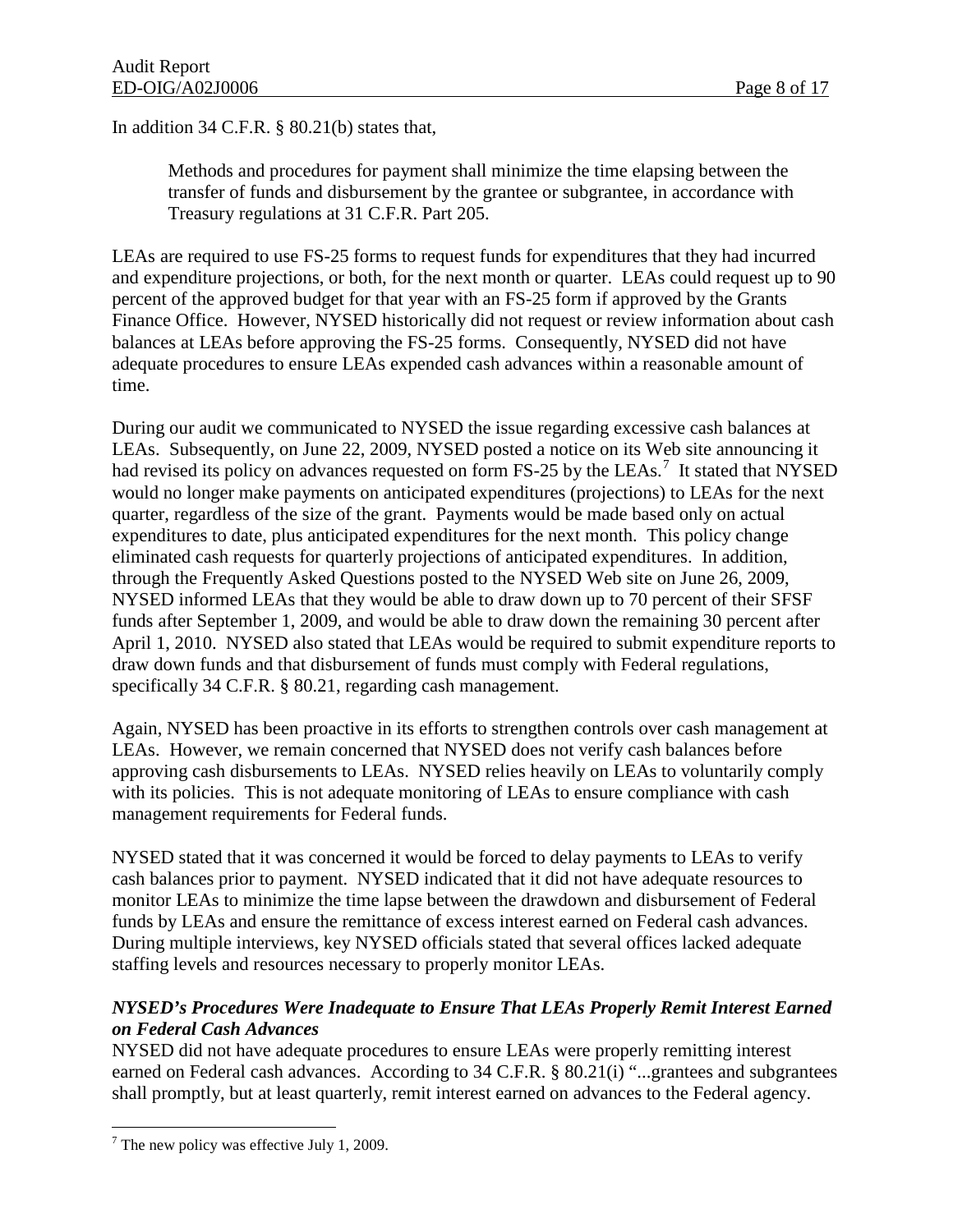The grantee or subgrantee may keep interest amounts up to \$100 per year for administrative expenses." When we asked key NYSED officials about the monitoring procedures for ensuring that LEAs remit excess interest on Federal cash advances, they stated that LEAs were required to know and follow all applicable rules and regulations and that those requirements were available on the NYSED Web site. NYSED officials explained that LEAs were invited to attend a training session developed by a law firm for NYSED that described all Federal regulations that LEAs were responsible to follow. However, we noted those training materials did not include information on properly remitting interest earned on Federal cash advances. Furthermore, NYSED did not have a process to ensure that interest earned by LEAs was returned to the U.S. Department of Education. We found NYSED's Fiscal Guidelines lacked a policy on remitting earned interest amounts over \$100 back to ED.

Because NYSED did not have adequate procedures to ensure that LEAs expend cash advances within a reasonable amount of time, LEAs that request excessive amounts of ARRA funds may go unnoticed. This could also lead to LEAs earning excessive interest on advanced ARRA funds that are deposited into an interest-bearing bank account. Given the current economic climate, many LEAs could be experiencing tight budget constraints. LEAs may view interest earnings on ARRA funds as an additional source of revenue, especially if they are not aware they are required to remit such excess interest.

#### **Recommendations**

We recommend that the Assistant Secretary for OESE require NYSED to:

- 2.1 Develop and implement procedures, using a risk-based approach, to proactively monitor cash balances at LEAs before approving cash disbursements received from ARRA and non-ARRA funds.
- 2.2 Develop and implement monitoring procedures to ensure LEAs properly remit interest earned on all Federal cash advances.

## **NYSED Comments**

NYSED indicated it was concerned that moving to a more restrictive cash management policy would be contrary to the intent of ARRA. For Recommendation 2.1, NYSED reemphasized that it was concerned it would be forced to delay payments to LEAs to verify cash balances prior to payment, causing an impact on cash flow and creating the risk of layoffs at the local level. NYSED stated that it would incorporate cash management reviews using a risk-based approach and that it would consider reviewing the reasonableness of cash balances based on information submitted. NYSED also stated that it believed the recent modification to its policy on advance payment appropriately addressed the real risks involved.

For Recommendation 2.2, NYSED stated that it is prepared to refine its procedures relating to the earning of interest and to make adjustments as needed to verify that advances previously made were justified. NYSED has notified all subgrantees of their responsibility to remit any interest earned on Federal funds over \$100 and to require reporting by LEAs of any interest earned on Federal advances.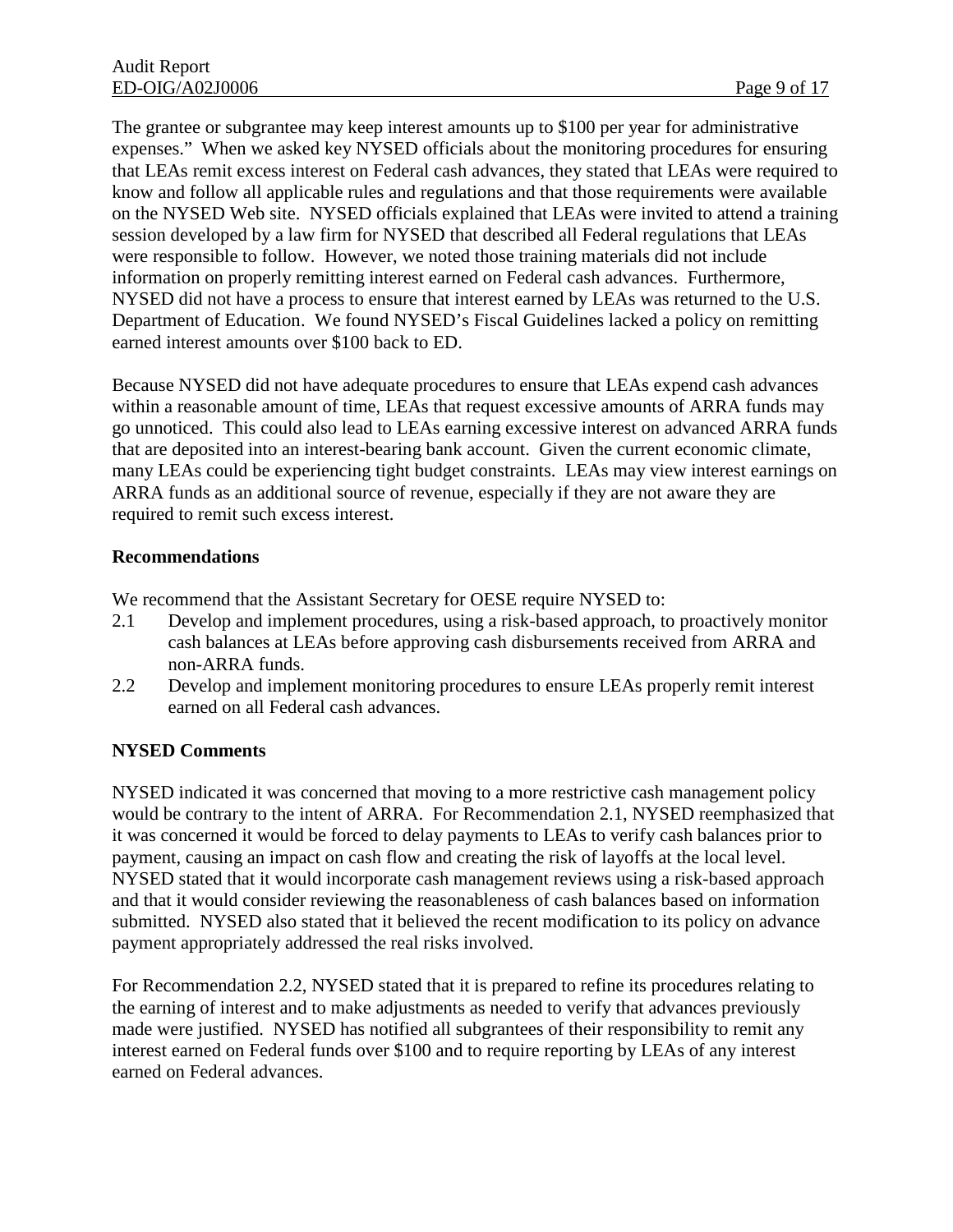## **OIG Response**

Given the heavy emphasis ARRA places on transparency and accountability, we believe that our recommendations, as stated, are consistent with the intent of ARRA. NYSED's proposed steps appear to be appropriate; however, a more proactive monitoring approach is needed to ensure that LEAs expend cash advances within a reasonable amount of time, and that LEAs properly remit interest earned on Federal cash advances. NYSED's proposed cash management and cash balance reviews do not mention monitoring cash balances before approving cash disbursements to LEAs. As stated in Recommendation 2.1, NYSED should develop and implement procedures, using a risk-based approach, to proactively monitor cash balances before approving cash disbursements to LEAs received from ARRA and non-ARRA funds.

In addition, NYSED should develop and implement State-level procedures to ensure that LEAs properly remit interest earned on all Federal cash advances. NYSED's proposed procedures on earning interest only reminds LEAs of their responsibility to remit excess interest earned on Federal funds. A more proactive approach is needed to ensure LEAs do not earn excessive interest on advanced ARRA funds that are deposited into interest-bearing bank accounts.

## **FINDING NO. 3: NYSED Has Not Made Sufficient Progress in Establishing Controls to Ensure Compliance with ARRA Reporting Requirements**

NYSED posted several documents to its Web site that provided updated information and guidance on ARRA reporting requirements. NYSED indicated that a series of meetings and workshops was planned with the NYS Governor's Office, NYS business officials, and KPMG<sup>[8](#page-12-0)</sup> in July and August to review the reporting requirements. However, NYSED had not made sufficient progress in establishing controls to ensure its readiness in meeting ARRA reporting requirements. Specifically, NYSED had not developed processes to collect, review, and report all required data elements in Section 1512 for Title I and IDEA funds. NYSED had not established any plan or method to ensure the accuracy, completeness, and timely reporting of the required data.

NYSED indicated that it had started developing an application process for LEAs to report certain data elements required by ARRA based on the existing process for expenditure reporting. These data elements include subrecipients' Data Universal Numbering System number, the projected number of jobs saved or created, and tax increase averted. However, NYSED had not established any plan or method to ensure the accuracy, completeness, and timely reporting of the required data. In addition, NYSED had not developed the methodology by which LEAs are to estimate the number of jobs created or saved to ensure ARRA recipients report consistent and reliable job number data.

According to Section 1512 (c) of Subtitle A of ARRA, each recipient that receives recovery funds from a Federal agency shall submit a report to that agency that contains, among other items, the total amount of recovery funds received from the agency, the amount of recovery funds that were expended or obligated to projects or activities, a detailed list of all projects or activities for which recovery funds were expended or obligated, and an estimate of the number of jobs created and retained by the project or activity.

<span id="page-12-0"></span> $\overline{a}$ <sup>8</sup> KPMG was hired as a consultant by the NYS Governor's Office.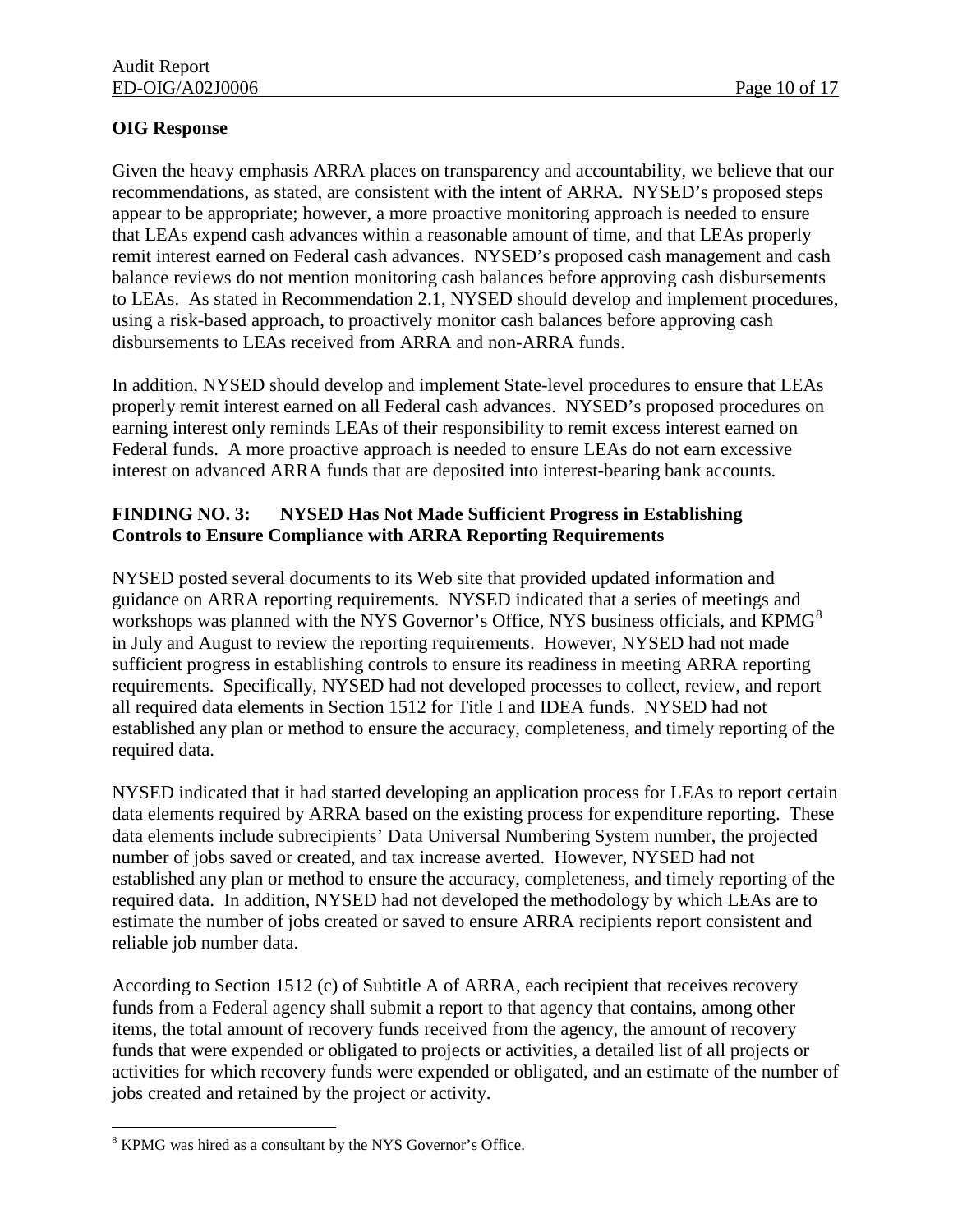Also, per OMB reporting guidance issued on June 22, 2009, prime recipients are to (1) initiate appropriate data collection and reporting procedures to ensure that Section 1512 reporting requirements are met in a timely and effective manner, (2) implement internal control measures as appropriate to ensure accurate and complete information, and (3) perform data quality review for material omissions and/or significant reporting errors, making appropriate and timely corrections to prime recipient data and work with the designated subrecipient to address any data quality issues. This report is to be submitted on a quarterly basis.

NYSED indicated that it was waiting for additional guidance and assistance from ED and that it would be well positioned to fully comply with all ARRA reporting requirements once this guidance was made available.<sup>[9](#page-13-0)</sup> During our August 13, 2009, interim briefing, NYSED stated that it had questions about some required reporting elements, such as jobs saved. We are concerned that NYS may not have processes and controls in place to ensure required data are accurate and complete and submitted within the required timeframes of the 10th day after each quarter.

#### **Recommendation**

We recommend that Assistant Secretary for OESE require the NYS Governor's Office and NYSED to:

3.1 Work with the NYS Comptroller's Office to determine, define, and communicate the roles and responsibilities of State agencies and subrecipients to ensure that NYS meets the ARRA reporting requirements and to ensure processes and controls are developed to collect, review, and report all required data on a timely basis.

## **NYSED Comments**

NYSED stated that the receipt of complete guidance from the Federal government played a factor in any perceived delay. NYSED stated that a web-based method was created to allow subrecipients to report the data to NYSED, and that at the time of its response, the first cycle of reporting was completed. NYSED stated that it was assessing the results of its initial submission and would make any needed procedural changes.

#### **OIG Response**

 $\overline{a}$ 

We acknowledge that NYSED's plan to assess the results of its initial submission and improve its procedures appears to be appropriate. However, NYSED had not provided any additional documentation or information to demonstrate that it had developed and implemented procedures or controls to ensure that the data were accurate and complete.

<span id="page-13-0"></span> $9$  In September 2009, subsequent to our fieldwork, ED released guidance on ARRA Section 1512 Quarterly Reporting and ARRA Reporting on Jobs Creation Estimates by Recipients.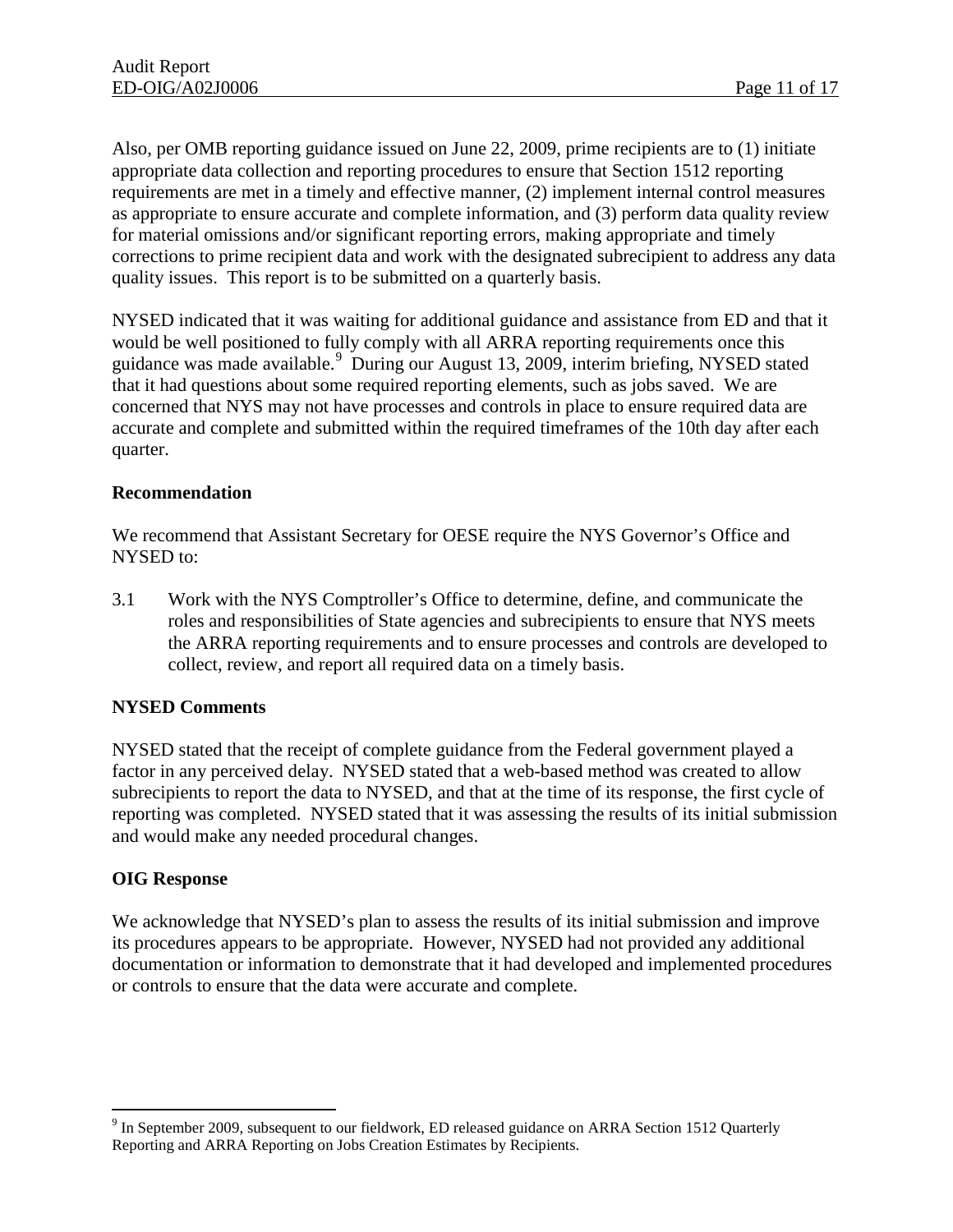## **FINDING NO. 4: NYS Governor's Office Has Not Defined Roles of State Agencies Administering SFSF**

The Governor's Office set up an Economic Recovery Cabinet to manage the development of State and local infrastructure projects financed through ARRA. The Cabinet will also oversee the distribution of Federal funds to ensure an equitable geographic distribution within New York. State agencies participating in the Cabinet include NYSED, the State University of New York (SUNY), and Division of Housing and Community Renewal. A sub-cabinet specifically for education was also set up. The Cabinet released a memo formalizing grant and award planning processes that it will use to review, approve, and monitor ARRA grant activities. In addition, according to NYSED officials, NYSED met regularly with the NYS Governor's Office. However, the NYS Governor's Office had not entered into written agreements with the State agencies that had been allocated SFSF funds and designated the responsibility of administering portions of New York's SFSF funds.

New York was allocated a total of about \$3 billion in SFSF funds (about \$2.47 billion for the Education portion and about \$549 million for the Government Services portion). The NYS Governor's Office planned to spend most of its SFSF grant on education, restoring budget cuts in State funding. The NYS Governor's Office appropriated portions of its SFSF award to programs administered by NYSED, SUNY, the City University of New York (CUNY), the Higher Education Services Corporation (HESC), and the New York State Housing Trust Fund Corporation/Division of Housing and Community Renewal. However, the Governor's Office had not delineated in writing the roles and responsibilities of each of these State agencies related to data quality, cash management, subrecipient monitoring, and use of funds for SFSF.

Grant Award Notifications issued by ED to the Governor's Office for New York's SFSF grants indicate that the grants are subject to the information in the approved State application and applicable laws and regulations, including Title XIV of ARRA, the General Education Provisions Act, and the Education Department General Administrative Regulations (EDGAR). The Grant Award Notifications include terms and conditions that indicated the Governor's Office is responsible for the following:

- Reporting and Registration Requirement under Section 1512 of ARRA, Public Law 111-5.
- Recovery Act Transactions listed in Schedule of Expenditures of Federal Awards and Recipient Responsibilities for Informing Subrecipients.
- Reporting of Fraud and Misconduct.
- Reporting under Section 14008 of ARRA.

If roles and responsibilities are not properly established, there is a risk that proper controls over data quality, cash management, subrecipient monitoring and use-of-funds will not be implemented at the State agencies designated with the responsibility of administering portions of New York's SFSF funds. The NYS Governor's Office will run the risk of not complying with the terms and conditions of its SFSF grant. Further, since NYSED will be administering about 81.8 percent (approximately \$2.46 billion) of New York State's total SFSF allocation, a significant portion of these funds may face the same risks as Title I and IDEA described in the findings related to subrecipient monitoring and cash management.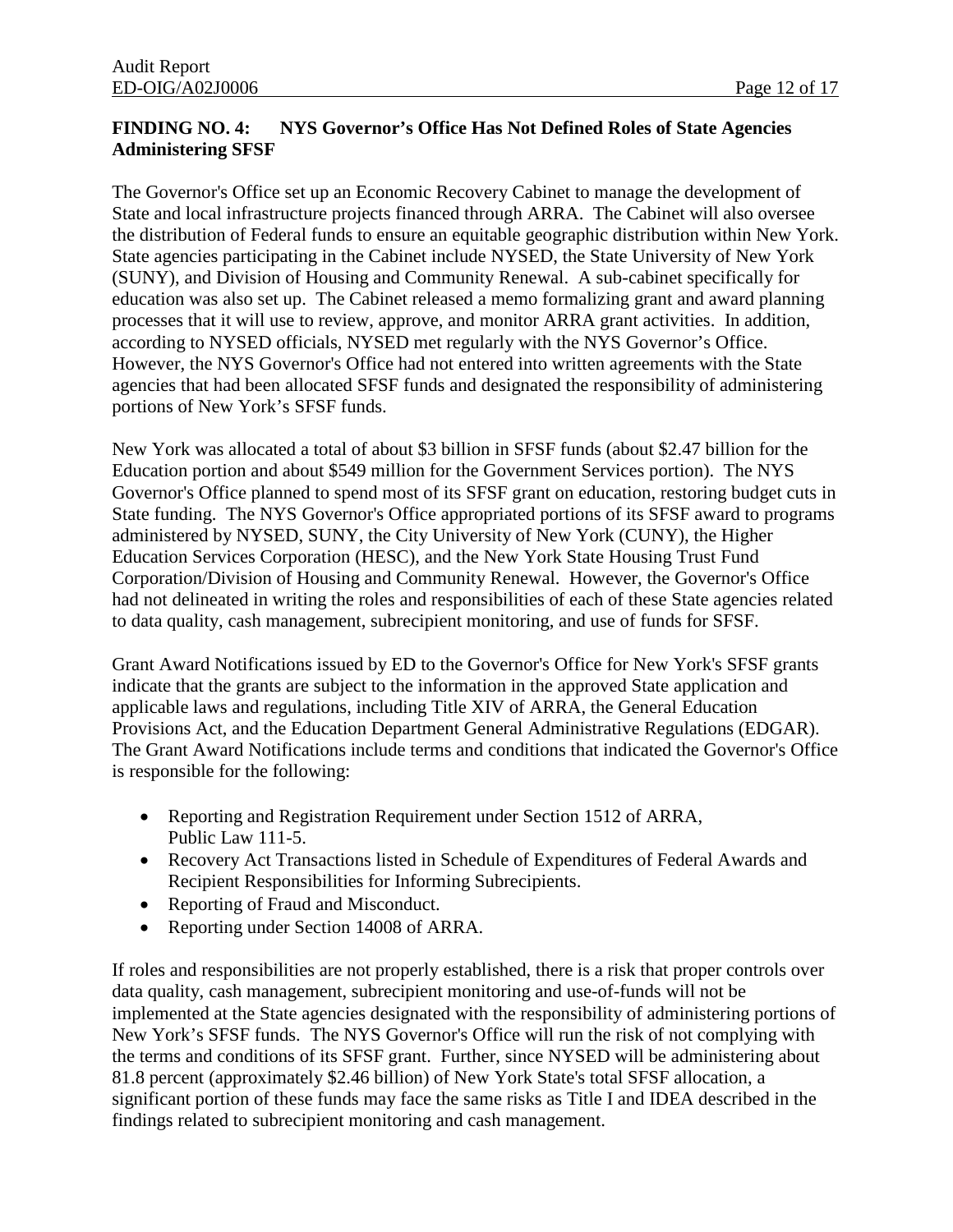#### **Recommendation**

We recommend that Assistant Secretary for OESE require the NYS Governor's Office to:

4.1 Enter into written agreements with each State agency that had been allocated SFSF funds and are responsible for administering portions of New York's SFSF funds to ensure compliance with terms and conditions included with the Grant Award Notification and applicable laws and regulations.

### **NYSED Comments**

NYSED acknowledged that it had not entered into a written agreement with the NYS Governor's Office regarding SFSF; however, it stated that the roles and responsibilities were established through formal meetings and other contacts. NYSED stated that it was responsible for the controls over data quality, cash management, subrecipient monitoring, and use of funds by subrecipients.

### **OIG Response**

We acknowledge that coordination efforts between NYSED and the NYS Governor's Office are a step in the right direction. However, without a written agreement to clearly establish those roles and responsibilities for administering the SFSF funds, there is a risk that all State agencies will not carry out their roles and responsibilities. As stated in our finding, this could lead to noncompliance of the NYS Governor's Office, as the prime recipient of SFSF funds, with the terms and conditions of its SFSF grant.

## **OTHER MATTERS**

The scope of our audit originally included ARRA funds for Vocational Rehabilitation. As part of our work, we reviewed controls at NYSED related to Vocational Rehabilitation. NYSED administers Vocational Rehabilitation funds at the State-level, and at the time of our field work, NYSED provided contradicting information and had not finalized its plan for how it would use Vocational Rehabilitation funds received through ARRA. As a result, we were unable to identify and evaluate internal controls for ARRA funds for Vocational Rehabilitation and gather sufficient and appropriate evidence to answer the audit objective as it relates to ARRA funds for Vocational Rehabilitation. Therefore, we did not comment on internal controls for ARRA funds for Vocational Rehabilitation in this report. However, we expect that Vocational Rehabilitation will be included in the detailed testing we plan to conduct at a later date.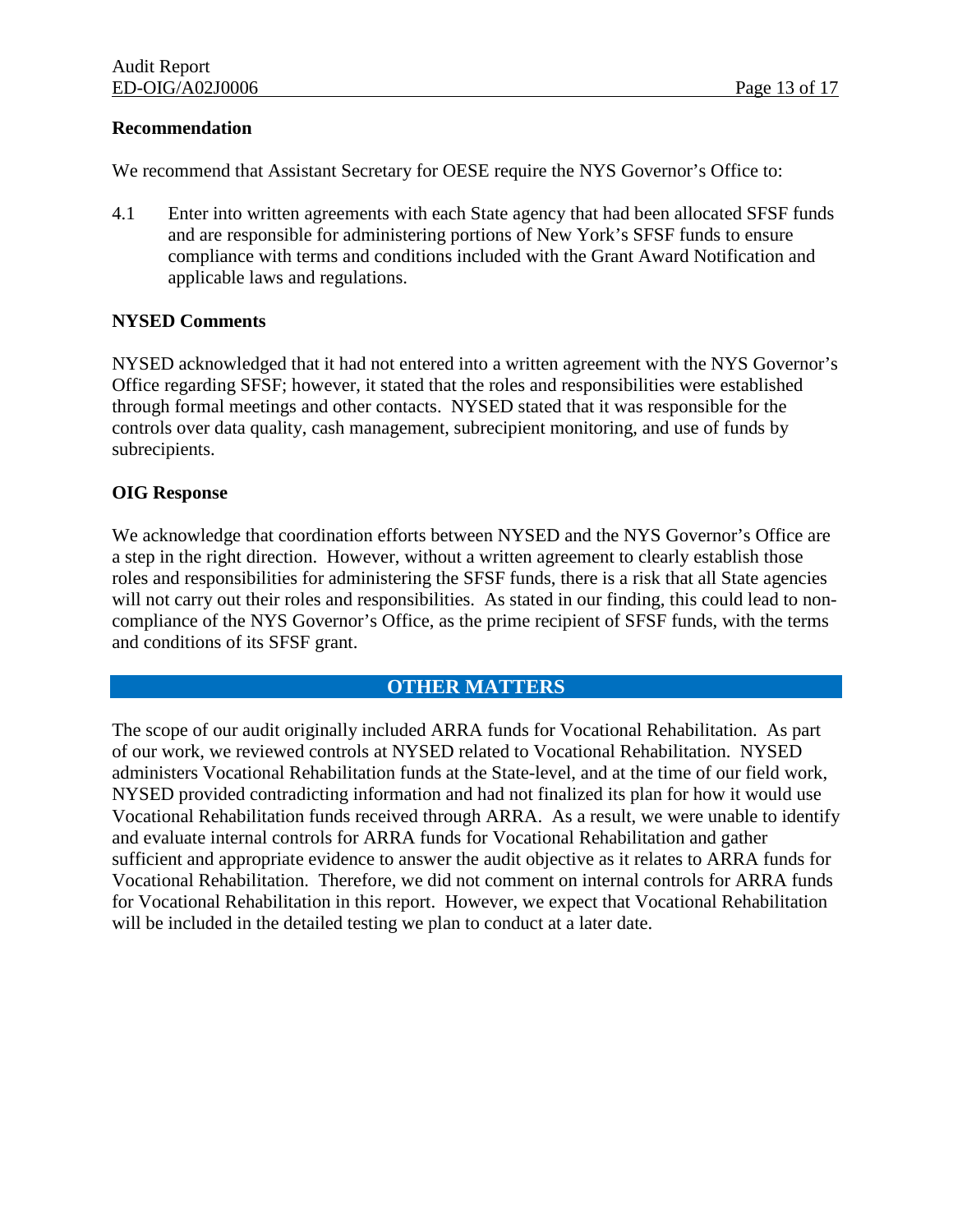$\overline{a}$ 

## **BACKGROUND**

Per the Grant Award Notifications, NYSED was the recipient of Title I, IDEA, and Vocational Rehabilitation funds received through ARRA. The NYS Governor's Office was the recipient of SFSF funds. Title I Part A, IDEA Part B, and Vocational Rehabilitation grant funds are administered by NYSED for New York State. NYSED was allocated \$1.692 billion for Title I, IDEA, and Vocational Rehabilitation through ARRA (See Table 1). On April 1, 2009, the U.S. Department of Education made available 50 percent of the funds for New York's Title I, IDEA, and Vocational Rehabilitation authorized through ARRA. New York appropriated ARRA funding for Title I, IDEA, and Vocational Rehabilitation over the 2009-2010 and 2010-2011 school years. As of September 10, 2009, NYSED had not drawn down any funds.

| <b>Table 1. ARRA Allocations to NYSED</b> |                                         |  |
|-------------------------------------------|-----------------------------------------|--|
|                                           | <b>Total Allocated</b><br>(in millions) |  |
| Title I                                   | \$907                                   |  |
| <b>IDEA</b>                               | 759                                     |  |
| <b>Vocational Rehabilitation</b>          | 26                                      |  |
| Total                                     | \$1,692                                 |  |

The NYS Governor's Office was allocated another \$3 billion for SFSF (See Table 2). Of the \$3 billion, 81.8 percent of its allocation was awarded under the Education Stabilization funds and the remaining 18.2 percent was awarded under the Government Services Fund. NYS's Application for Initial Funding Under the SFSF Program was approved on May 11, 2009. Within 2 weeks of this approval, the U.S. Department of Education made available 67 percent of the New York's total SFSF allocation. As of September 10, 2009, NYS has drawn down \$49,900,000 in SFSF Education Stabilization funds.

| <b>Table 2. Allocations to NYS Governor's Office</b> |                        |  |  |
|------------------------------------------------------|------------------------|--|--|
|                                                      | <b>Total Allocated</b> |  |  |
|                                                      | (in millions)          |  |  |
| <b>Education Stabilization</b>                       | \$2,469                |  |  |
| <b>Government Services</b>                           | 549                    |  |  |
| <b>Total SFSF</b>                                    | \$3,018                |  |  |

According to its approved SFSF application, the NYS Governor's Office planned to use about \$2.34 billion of its Education Stabilization allocation to restore the level of State support for elementary and secondary education in FY 2010. Another \$83 million would be used to restore the level of State support for public institutions of higher education (IHEs) in FY 20[10](#page-16-0).<sup>10</sup> The application also indicates that NYS planned to use its allocation for Government Services as shown in Table 3 below:

<span id="page-16-0"></span><sup>&</sup>lt;sup>10</sup> According to New York's Application for Initial Funding Under the SFSF Program, about \$45 million remained after State support was restored for elementary, secondary, and postsecondary education in fiscal years 2009 and 2010. At a later date, the U.S. Department of Education will collect data on the remaining amount of funds to restore State support for elementary, secondary, and postsecondary education in fiscal year 2011 and award subgrants to LEAs.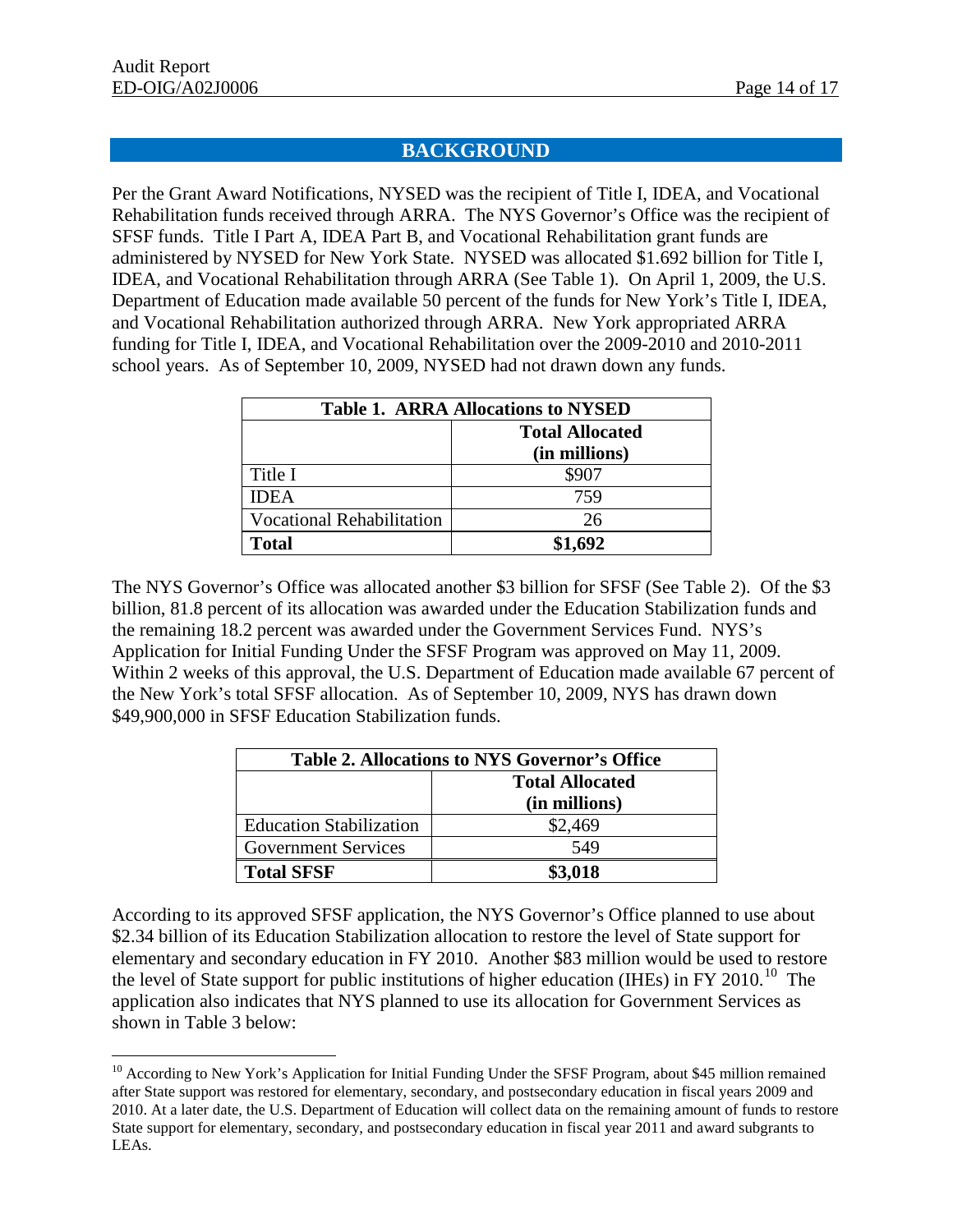| <b>Table 3. Planned Use of Government Services Funds</b><br>(Allocation of \$549 Million)                                                                                                          |                                                                  |  |  |
|----------------------------------------------------------------------------------------------------------------------------------------------------------------------------------------------------|------------------------------------------------------------------|--|--|
| Category                                                                                                                                                                                           | <b>Estimated Percentage Based</b><br>on SFSF Application $(\% )$ |  |  |
| Elementary and secondary education (excluding)<br>modernization, renovation, or repair of public school<br>facilities)                                                                             | 20                                                               |  |  |
| Public IHEs (excluding modernization, renovation, or repair<br>of IHE <sub>s</sub> )                                                                                                               | 4                                                                |  |  |
| Other:<br>Restore support for student financial aid through the<br><b>Tuition Assistance Program</b><br>Restore support for Preschool Special Education<br>Mortgage Foreclosure Prevention Program | 76                                                               |  |  |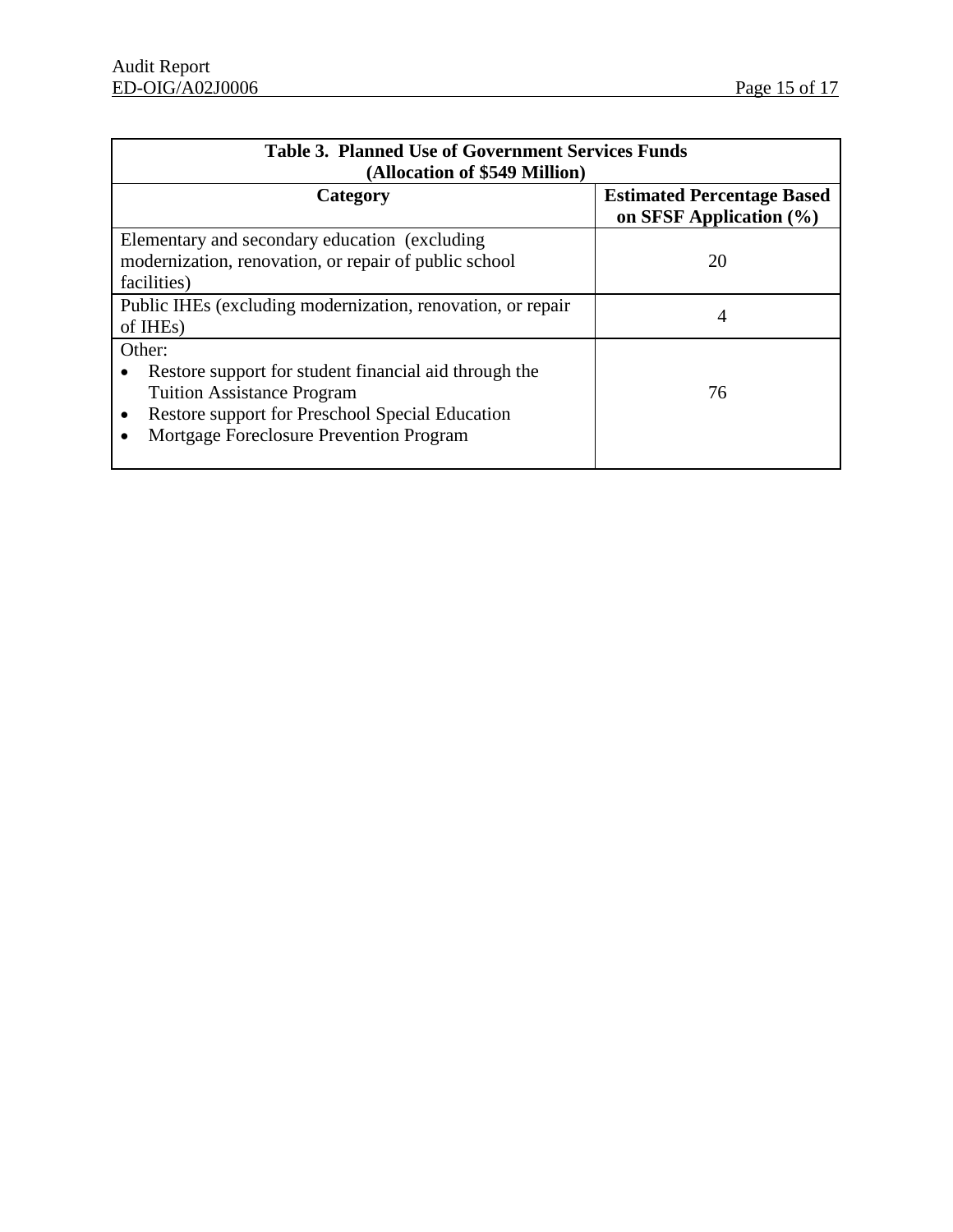$\overline{a}$ 

## **SCOPE AND METHODOLOGY**

Our review consisted of an assessment of the designed system of State-level internal controls that NYSED and the NYS Governor's Office planned, at the time of our field work, to use in administering funds received under ARRA for the Title I, IDEA, and SFSF programs. For the SFSF program, we focused our review on the SFSF funds to be administered by NYSED. We reviewed the State-level controls related to data quality, cash management, subrecipient monitoring, and use of funds.

Our review was limited to assessing the design of the internal controls. Given that much of the ARRA funding had not yet reached the States and localities, we could not validate nor test the accuracy of the statements made by officials regarding their accounting and tracking systems. Also, during and subsequent to our fieldwork, NYSED and the NYS Governor's Office were continuing the process of designing and implementing internal controls for administering ARRA funds. Thus, the plans and processes reviewed during our audit may be modified or not implemented as designed. Also, since neither NYSED nor the NYS Governor's Office had disbursed ARRA funds at the time of our review, we may not have been aware of unique factors related to the administration of ARRA funds during our assessment of the design of internal controls.

To gain an understanding and assess the designed system of ARRA internal controls that NYSED and the NYS Governor's office planned at the time of our field work, we:

- Reviewed prior single audits and applicable reports issued by the Government Accountability Office, the U.S. Department of Education's Office of Inspector General, and the New York Office of the State Comptroller;<sup>[11](#page-18-0)</sup>
- Identified ARRA funds allocated to NYSED and the NYS Governor's Office for Title I, IDEA, Vocational Rehabilitation, and SFSF;
- Interviewed NYSED's program officials for Title I, IDEA, Vocational Rehabilitation and SFSF; and officials from the Office of Grants Finance, the Office of Fiscal Management, the Office of Audit Services, and the Office of the Senior Deputy Commissioner of Education;
- Interviewed the Chief Information Officer, the Deputy Commissioner for Operations and Management Services, and the Senior Deputy Commissioner of Education P-16 at NYSED;
- Observed processes and operations at NYSED's Office of Grants Finance;
- Conducted interviews and observed operations at NYSED's Adult Vocational Rehabilitation Manhattan District Office;
- Obtained and reviewed NYSED's written policies and procedures related to data quality, cash management, subrecipient monitoring, and use of funds for Title I, IDEA, Vocational Rehabilitation, and SFSF;
- Obtained and reviewed NYSED's monitoring protocols for Title I, IDEA, and Vocational Rehabilitation;

<span id="page-18-0"></span><sup>&</sup>lt;sup>11</sup> We reviewed the New York State Office of Inspector General Web site and found no reports issued pertaining to Federal education funds. We also reviewed NYSED's Office of Audit Services Web site and found no reports issued for the calendar year 2009.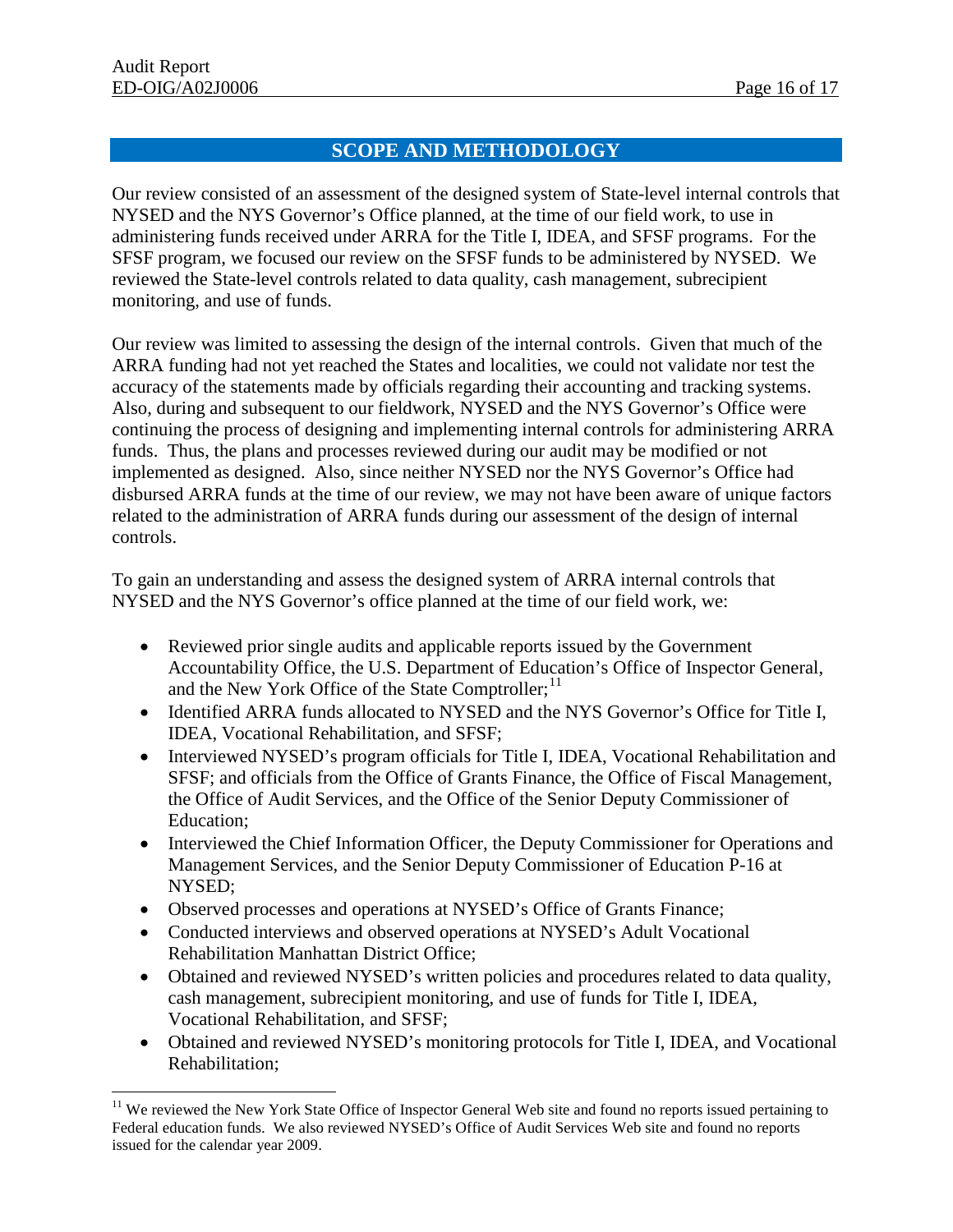- Interviewed officials at the NYS Governor's Office including the Deputy Secretary for Education, the Assistant Secretary for Education, and representatives from the Division of Budget and the Governor's Economic Recovery and Reinvestment Cabinet;
- Interviewed officials at the New York Office of the State Comptroller, including the Deputy Comptroller, Division of Local Government and School Accountability; and
- Obtained and reviewed NYS's approved Part I SFSF application and various budget documents including NYS's 2009-2010 Enacted Budget.

We conducted our work at NYSED and the NYS Governor's Office. We discussed the results of our review and recommendations with NYSED on August 13, 2009.

Although we did conduct work at three LEAs, the results of those reviews were not presented in this report. None of our LEA work was used to form the conclusions on State-level controls presented in this report. We plan to issue a separate report providing the results of our LEA work at a later date.

We conducted this performance audit in accordance with generally accepted government auditing standards. Those standards require that we plan and perform the audit to obtain sufficient, appropriate evidence to provide a reasonable basis for our findings and conclusions based on our audit objectives. We believe that the evidence obtained provides a reasonable basis for our findings and conclusions based on our audit objectives.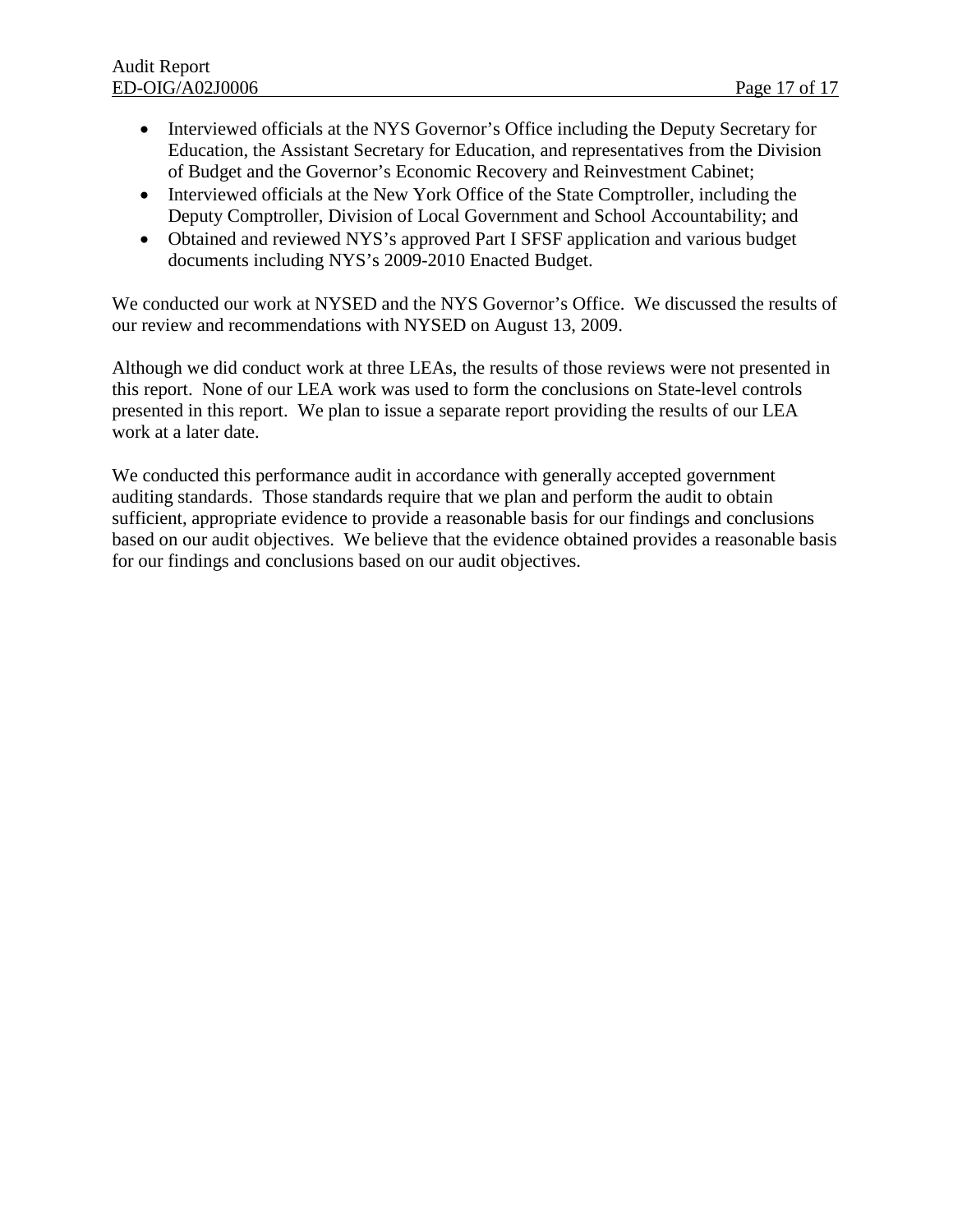## **Attachment 1**

Monitoring conducted by NYSED's Program Offices for both Title I and IDEA<sup>12</sup> did not include steps to ensure each subrecipient has:

- clear and comprehensive written policies and procedures for its accounting system;
- an existing standard financial record keeping system to be used for accounting for grant/contract funds;
- financial records that are properly maintained, reviewed, and up-to-date;
- an accounting system containing sufficient information and reflecting proper accounting treatment of financial transactions, including:
	- o Bank account and cash balances;
	- o Disbursement details of date, payee, name, account, expense classification, and other relevant information;
	- o Separate accounting for funds from different sources;
	- o Comparison of outlays to budgets;
	- o Initial recording and subsequent clearing of cash advances; and
	- o Accrual of expenditures to match costs to their proper award period;
- a record keeping system for monitoring its sub-grant-related activities that is appropriately and adequately documented;
- financial statements that are audited by an independent public accountant;
- clear and comprehensive written policies and procedures for procurement of goods and services;
- a fixed assets list containing sufficient information to identify items acquired by grant/contract funds;
- documentation of why and how the price was determined to be reasonable for sole source contracts;
- a bidding process that is adequately documented;
- functions for solicitation and evaluation of bids that are separate from selection of the contract award process;
- procedures to properly administer and monitor contracts;
- a recordkeeping system for monitoring its sub-grant-related procurement activities that is appropriately and adequately documented;
- a human resource/payroll manual with clear and comprehensive policies and procedures; and
- an appropriate and adequate effort reporting system, including proper review and approval of time allocation.<sup>[13](#page-20-1)</sup>

 $\overline{a}$ 

<span id="page-20-0"></span><sup>&</sup>lt;sup>12</sup> Bullets refer to Title I and IDEA, unless otherwise noted.  $13$  This bullet applies only to IDEA.

<span id="page-20-1"></span>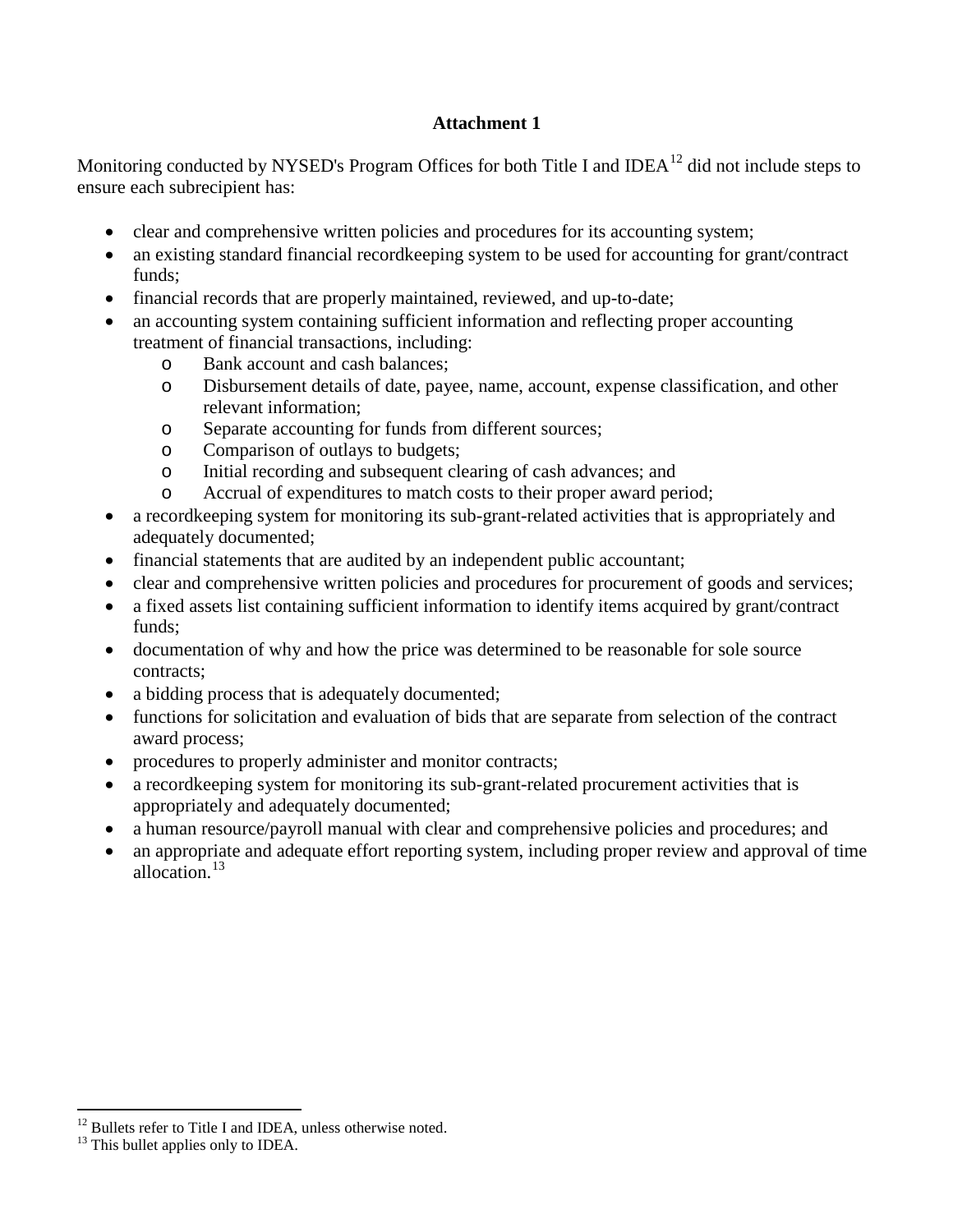### **Attachment 2 NYSED Comments**



**THE STATE EDUCATION DEPARTMENT** / THE UNIVERSITY OF THE STATE OF NEW YORK / ALBANY, NY 12234

DEPUTY COMMISSIONER FOR OPERATIONS AND MANAGEMENT SERVICES Tel. (518) 474-2547 Fax (518) 473-2827 E-mail: tsavo@mail.nysed.gov

October 16, 2009

Mr. Daniel P. Schultz Regional Inspector General for Audit U.S. Department of Education Office of Inspector General 32 Old Slip  $-26<sup>th</sup>$  Floor, Financial Square New York, NY 10005

Dear Mr. Schultz:

The New York State Education Department (Department) appreciates the Inspector General's (OIG) efforts in assisting to ensure transparency and oversight of funding provided through the American Recovery and Reinvestment Act (ARRA). Prior to the commencement of your review, the Department had been actively reviewing its processes and procedures in preparation for the administration of the funds. Our initial focus was on developing processes for application review to enable the flow of funds, and developing a system for the receipt and reporting of ARRA data. We will carefully consider all of your recommendations.

As you acknowledge in your audit report (ED-OIG/A02J0006), we have modified some processes to address concerns with cash management. In addition, our Office of Audit Services (OAS), based on risk, will begin to look at interim payment requests, and section 1512 data. Our program monitoring teams are also reviewing protocols to accommodate ARRA where needed. However, compliance with many of your observations and recommendations would require changes to the fundamental way the Department administers federal grants. This would entail increased administrative costs and potentially delay the flow of federal ARRA funds to the sub-recipients. The question we face is: are the increased costs of enhanced controls necessary in comparison to the risks they would mitigate. It should be noted that in New York State almost 700 school districts, as well as other local educational agencies, will be receiving ARRA funds. New York is unique in the quantity and diversity of sub-recipients, including the largest local educational agency in the country, i.e. the New York City Department of Education.

Our more specific comments on the report's findings are discussed below.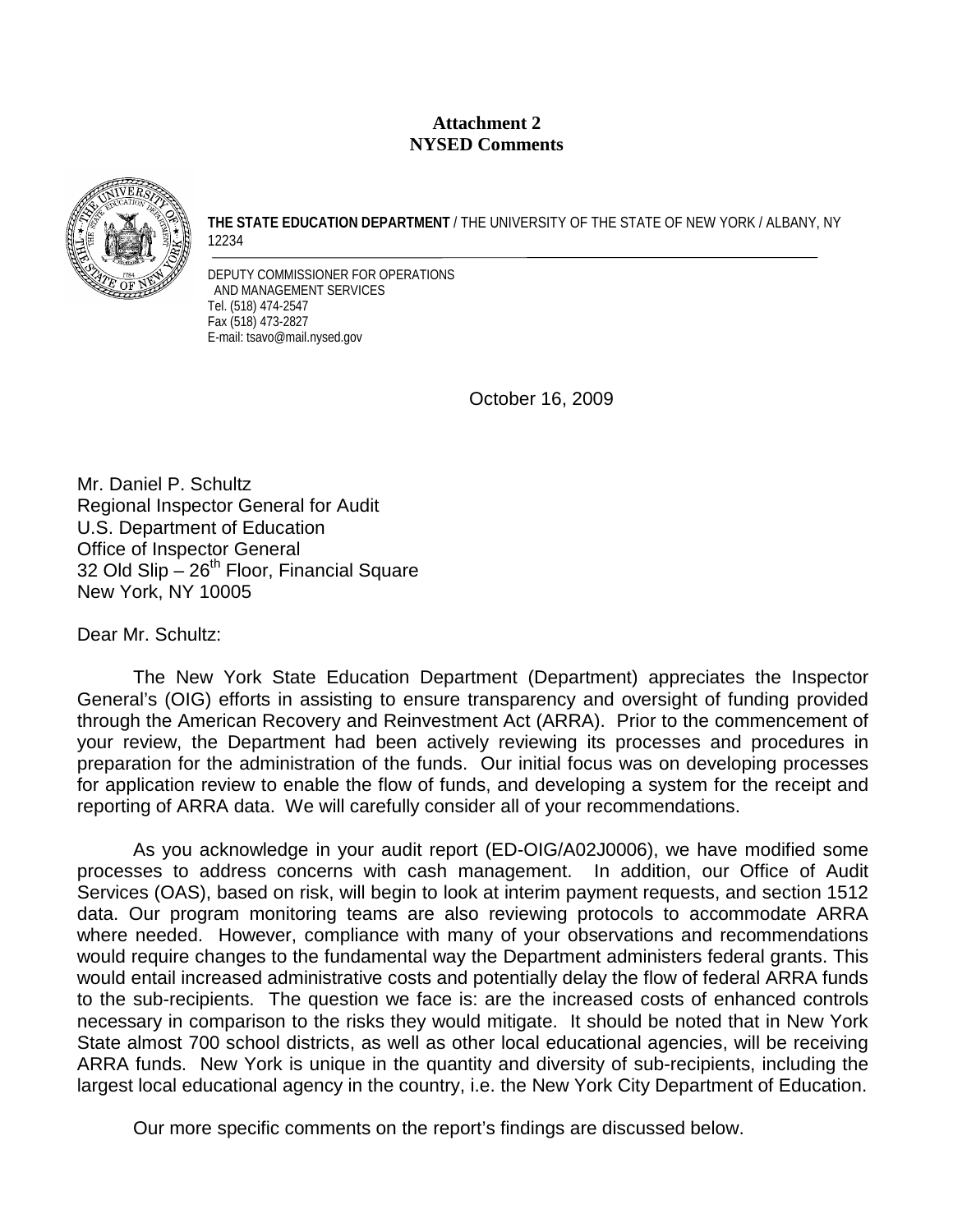## **FINDING 1: NYSED Needs to Improve its Monitoring of Sub-Recipients to Ensure Adequate Oversight of ARRA and Other Federal Funds**

## • *Verification of Expenditures Prior to Payment*

The Department is fully in compliance with federal regulations regarding mandated requirements for sub-recipient financial reporting. The Education Department General Administrative Regulations (EDGAR) Section 80.41 (a) (2) relating to financial reporting prohibits grantees from imposing more burdensome reporting requirements on sub grantees than would be imposed by the federal reporting forms that states may use. The audit report appears to be asking for a level of detail in financial reporting by sub grantees that would violate Section 80.41(a) (2) and is unnecessary. Our system of financial reporting on federal grants has been in place for many years and has withstood federal audits. We believe that requiring the level of monitoring of expenditures proposed in the audit report would result in an increased burden and cost to both local educational agencies and the State that is not justified by the risk of improper expenditures. We believe that our risk-based approach to monitoring compliance effectively addresses reasonable concerns about the possible misuse of federal funds without running afoul of Section 80.41(a) (2).

Please note we do instruct agencies that they have to complete the FS-10F long form (Final Expenditure Report for Federal and State) and have it readily available for review upon request. However, they are not required to submit the long form to us unless they are late filing or the long form has been explicitly requested because an agency or program has been identified as high risk. (See, July 7, 2008, Guidance for Sub grantees, dated July 1, 2008, at: http://www.oms.nysed.gov/cafe/guidance/fs10fsfreq.html.) All ARRA grant programs will be required to submit the long form and a detailed review will be conducted based on risk.

## • *NYSED Monitoring Protocols Need to be Strengthened to Ensure LEAs Have Adequate Fiscal Systems*

As mentioned above, there are nearly 700 school districts in New York that will be recipients of ARRA funds. This sheer volume of districts precludes onsite verification of the types of information identified in the finding. However, the Department aggressively reviews and monitors districts' overall fiscal status through information contained in annual financial statements, Single audits, and audits conducted by the New York State Office of the State Comptroller (OSC). Many of the bulleted items contained in Attachment 1 are basic requirements of New York State General Municipal Law under which school districts operate. We disagree that there is significant risk in allowing federal funds to be paid to local educational agencies without verifying each time that the accounting systems, procurement systems, and other financial systems are compliant with state and federal law.

Since 2005, school districts have been required by Education Law §2116-b to establish an internal audit function to assess risk and evaluate internal controls, and boards of education of school districts have been required by Education Law §2116-c to establish audit committees to liaison with the district's external auditor, review the independent audit and assist the board in implementing any corrective action plans arising out of audits. School districts and charter schools are required to have independent audits conducted annually and to annually submit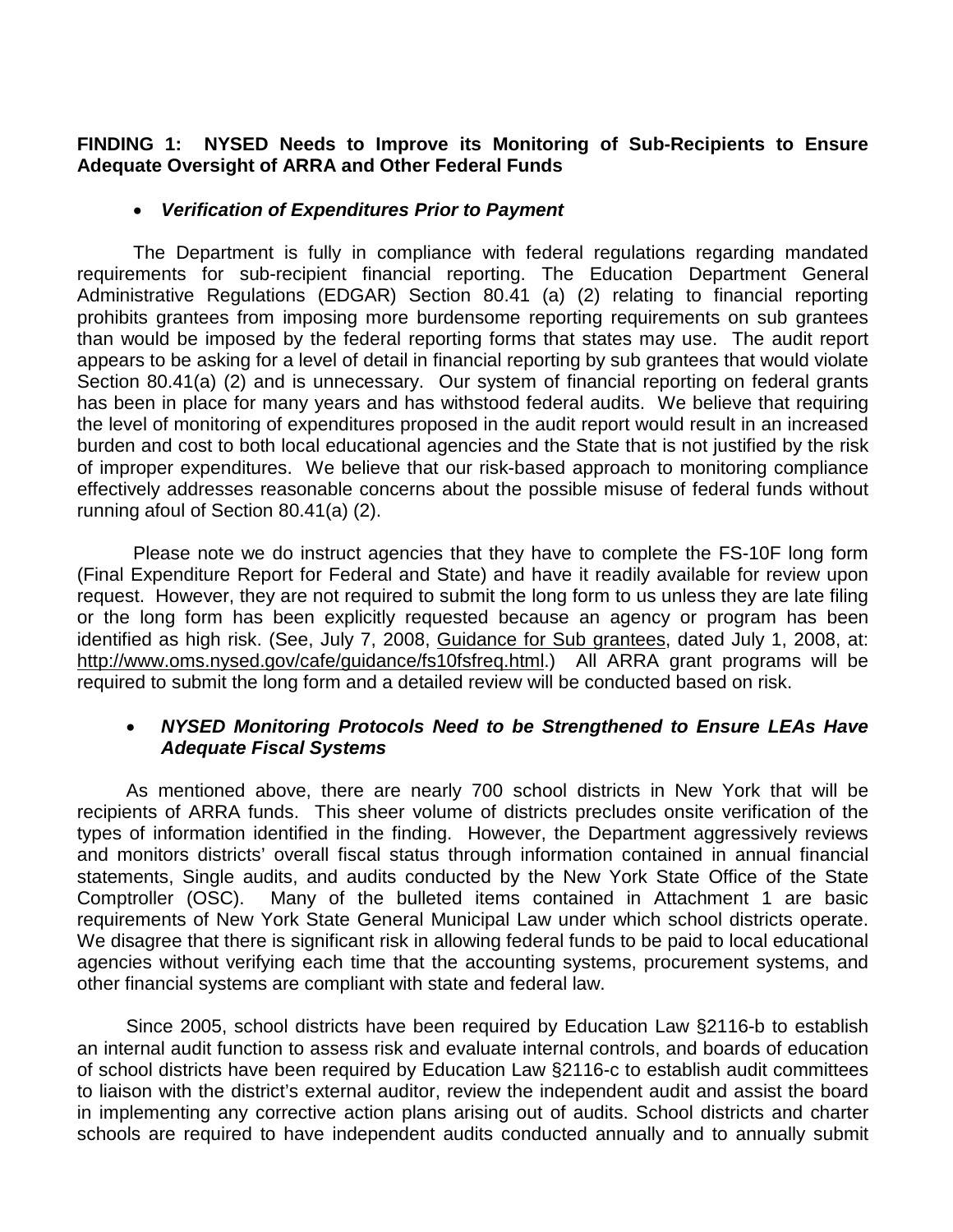them to the State Education Department. OSC has established a Uniform System of Accounts and an Accounting and Reporting Manual for School Districts, and conducts audits of school districts and boards of cooperative educational services on a regular and periodic basis. OSC is currently required to conduct an audit of every school district between March 31, 2005 and March 31, 2010. The Department's OAS also conducts additional audits as needed. OAS has issued 3 final audits in 2009 all of which examined the use of federal funds.

 School districts are required to submit to the Department a corrective action plan on any audit finding. The Department receives and reviews corrective action plans related to school districts' actions to address findings contained in audits, management letters, reports on internal controls, and Single audits. These audits address the adequacy of the fiscal systems and fiscal controls used by school districts, and requiring repeated review of those fiscal systems and fiscal controls when they have previously been determined to be compliant would be unreasonable and wasteful of the resources of the state and local school districts. Under our charter school law, the charters must be renewed every five years, so their fiscal systems are subject to periodic review by a public charter entity (the State University of New York, a school district, or the Board of Regents).

The Department also sent over 1,000 letters to recipients either reminding them of their fiscal responsibilities or requesting specific corrective action plans. We believe this is a very comprehensive approach to ensuring school districts and charter schools maintain sufficient controls over fiscal reporting and use of funds. All of the Single audit findings on the use of federal funds, as well as the corrective action plans submitted by districts, are provided to Department managers responsible for the administration of the federal programs. Department managers have access to current year plus three prior year findings and corrective actions for use in monitoring activities. In addition, the recently completed external risk assessment, which was based on the results of audits, timeliness of reporting and fiscal condition, has been provided to key program managers for their use in monitoring.

In addition to fiscal monitoring outlined above, the Title I office also includes fiscal monitoring as part of their protocol. Title I monitoring is comprised of three components: 1. coordinated monitoring; 2. Title I targeted monitoring; and 3. Title I desk audits. All three of these monitoring protocols include a fiduciary section which includes a review of allowable activities/expenses, reviews of personnel records including required teacher certifications, payroll records, payroll certifications, allocation policies, equipment purchases and inventory lists, contract services, and travel related costs. Both the coordinated and targeted monitoring are conducted on-site and include visits to non-public schools that may be associated with the public school district. During non-public school visits we conduct a comprehensive review of equipment that may have been purchased by the public school district.

## • *NYSED Monitoring Protocols Need to be Strengthened to Ensure they Address ARRA Requirements and Needs to Revise its Monitoring for ARRA Requirements*

In addition to this ongoing oversight, we are developing ARRA monitoring plans. The monitoring begins with the application review to determine if proposed uses are in compliance with the intent of the law. Protocols have not been finalized, but the monitoring will include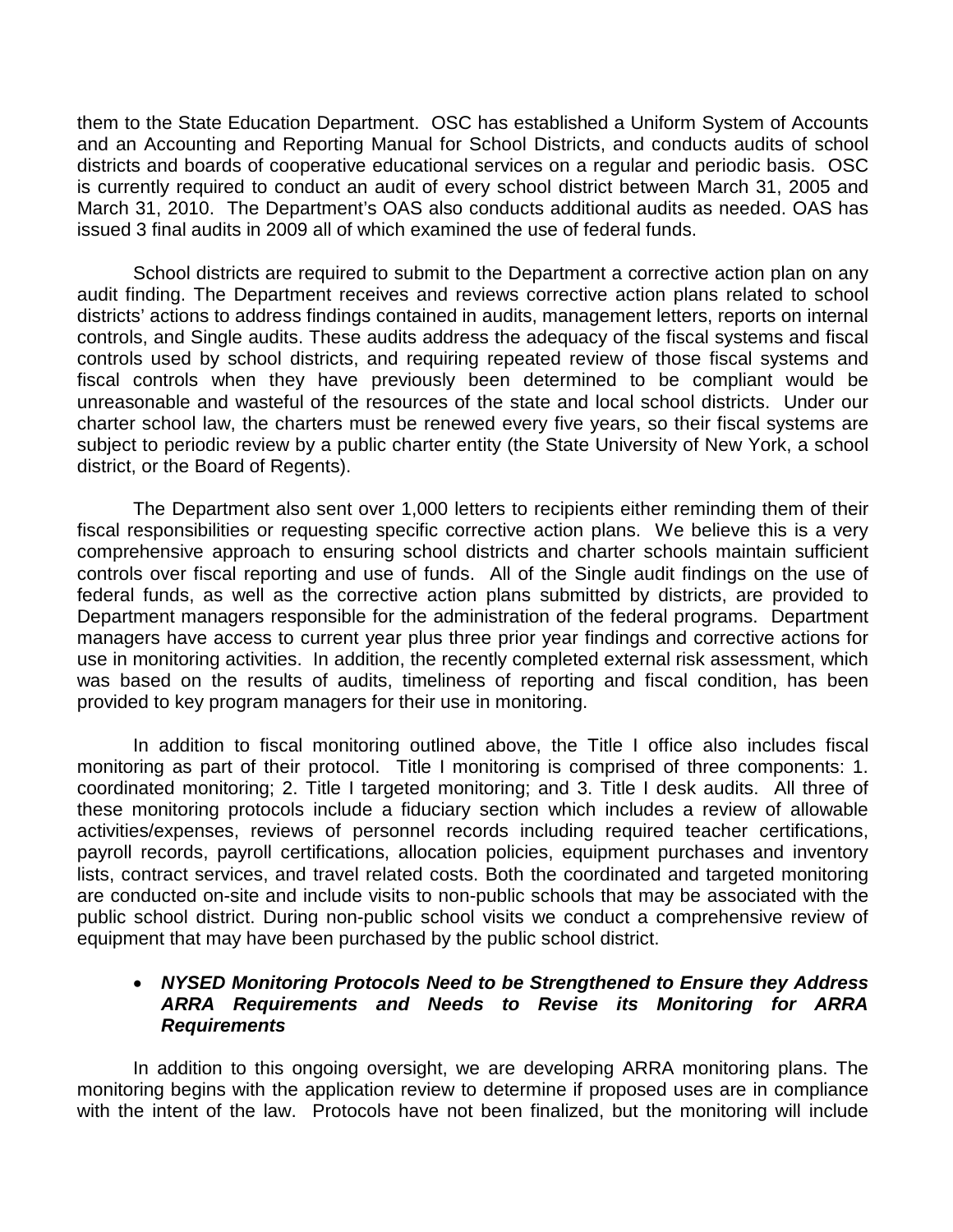enhanced desk reviews where LEA's will be asked to submit supporting documentation, and onsite verification by program office staff and/or audit staff as appropriate.

#### **FINDING 2: NYSED Needs to Strengthen its Controls Over Cash Management at LEA's to Ensure Adequate Oversight of ARRA and Other Federal Funds**

The report cites the Department for the lack of procedures to minimize the time lapse between the drawdown and disbursement of federal funds. The report specifically cites the advance payments, as well as any interim payment up to 90 percent. The report acknowledges that the Department has modified the interim payment process to only allow a one month prospective payment.

We are concerned that moving to a more restrictive cash management policy would be contrary to the intent of ARRA. Our analysis of payment data indicates that many sub grantees do not receive initial payments until significant time has elapsed. Local educational agencies are dependent upon receipt of advances of federal funds based on projected payroll costs on a regular basis in order to make their payrolls. Moving to a strict reimbursement system or delaying payments to local educational agencies in order to verify cash balances prior to each payment, will severely impact cash flow and create the risk of causing layoffs at the local level. As cited in the report, the Department has recently made changes to procedures relating to cash management such as limiting advances to estimated expenditures in the next month rather than the next quarter. We believe this approach appropriately addresses the real risks involved.

We are prepared to refine our procedures relating to the earning of interest and to make adjustments as needed to verify that advances previously made were justified. In addition, we will monitor cash balances on a risk-based approach. We have notified all sub grantees of their responsibility to remit any amount over \$100 of interest earned on federal funds and to require reporting by LEA's of any interest earned on federal advances. We are also considering methods to review the reasonableness of cash balances based on information submitted to the Department. We will also incorporate cash management review on a risk basis.

## **FINDING 3: NYSED has not Made Sufficient Progress in Establishing Controls to Ensure Compliance with ARRA Reporting Requirements**

Clearly, this is a challenge facing all states, and the receipt of complete guidance from the federal government on the form and content of required reports factored into any perceived delay. In April 2009, the Department created a workgroup consisting of staff from many program offices to guide Department efforts in meeting ARRA Section 1512 data reporting requirements. A web-based method was created to allow sub recipients to report the data to the Department. At the time of this response we have completed the first cycle of reporting. We are assessing the results of our initial submission and will make any procedural changes that are needed.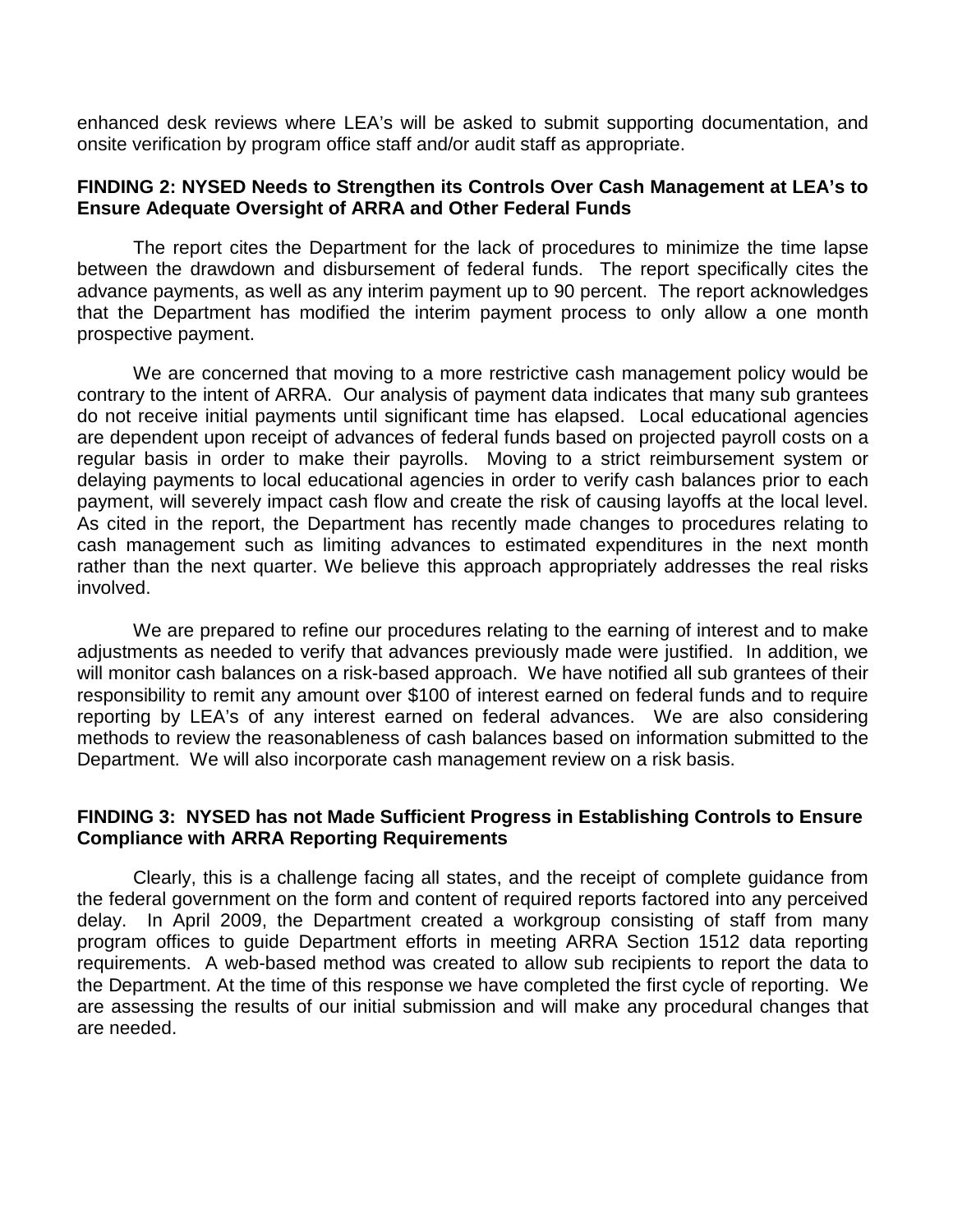## **FINDING 4: NYS Governor's Office has not Defined Roles of State Agencies Administering SFSF**

We acknowledge that the Department has not entered into a written agreement with the Governor's office regarding SFSF. However, weekly meetings are held between the Department and the Governor's office in addition to daily contacts on an as needed basis. Through the formal meetings and other contacts, the roles and responsibilities have been clearly established. The Department is responsible for the controls over data quality, cash management, sub recipient monitoring and use of funds by sub recipients.

If you have any questions or would like to discuss our response, please contact James Conway at (518) 473-4516.

Sincerely,

/s/

Theresa E. Savo

c: Timothy Gilchrist Duffy Palmer Commissioner David Steiner John King Rebecca Cort James Conway